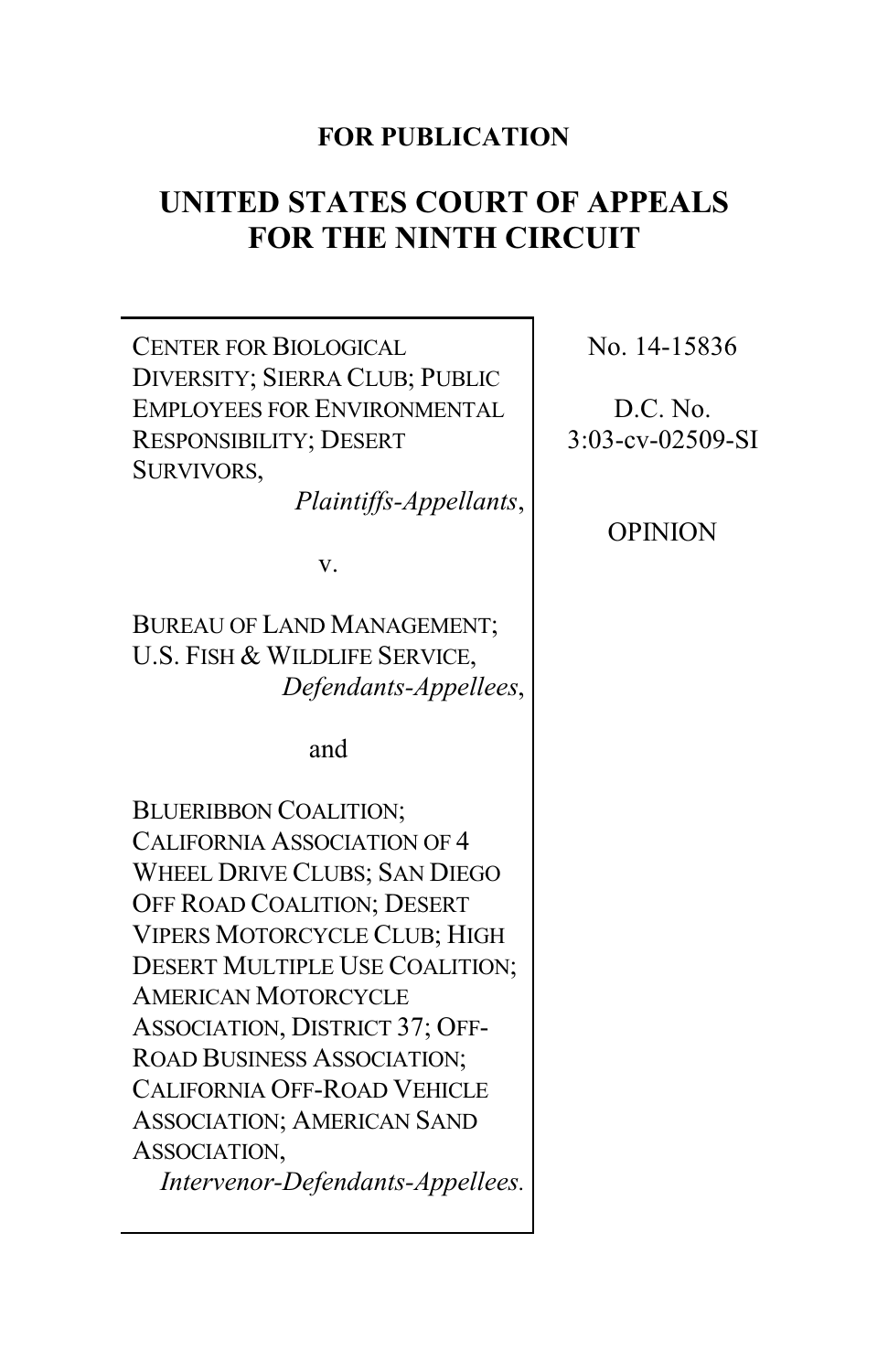Appeal from the United States District Court for the Northern District of California Susan Illston, Senior District Judge, Presiding

Argued and Submitted April 14, 2016 San Francisco, California

Filed August 15, 2016

Before: Diarmuid F. O'Scannlain, Richard R. Clifton, and N. Randy Smith, Circuit Judges.

Opinion by Judge O'Scannlain

# **SUMMARY\***

#### **Environmental Law**

The panel affirmed the district court's judgment in favor of the Bureau of Land Management ("BLM") in an action by plaintiff environmental groups challenging BLM's proposal to expand access for off-road vehicle recreation in the Imperial Sand Dunes Special Recreation Management Area in Imperial County, California.

The Dunes contain a species of plant known as the Peirson's milkvetch that is categorized as a "threatened species" under the Endangered Species Act. In 2013, BLM adopted a new Recreation Area Management Plan under

**<sup>\*</sup>** This summary constitutes no part of the opinion of the court. It has been prepared by court staff for the convenience of the reader.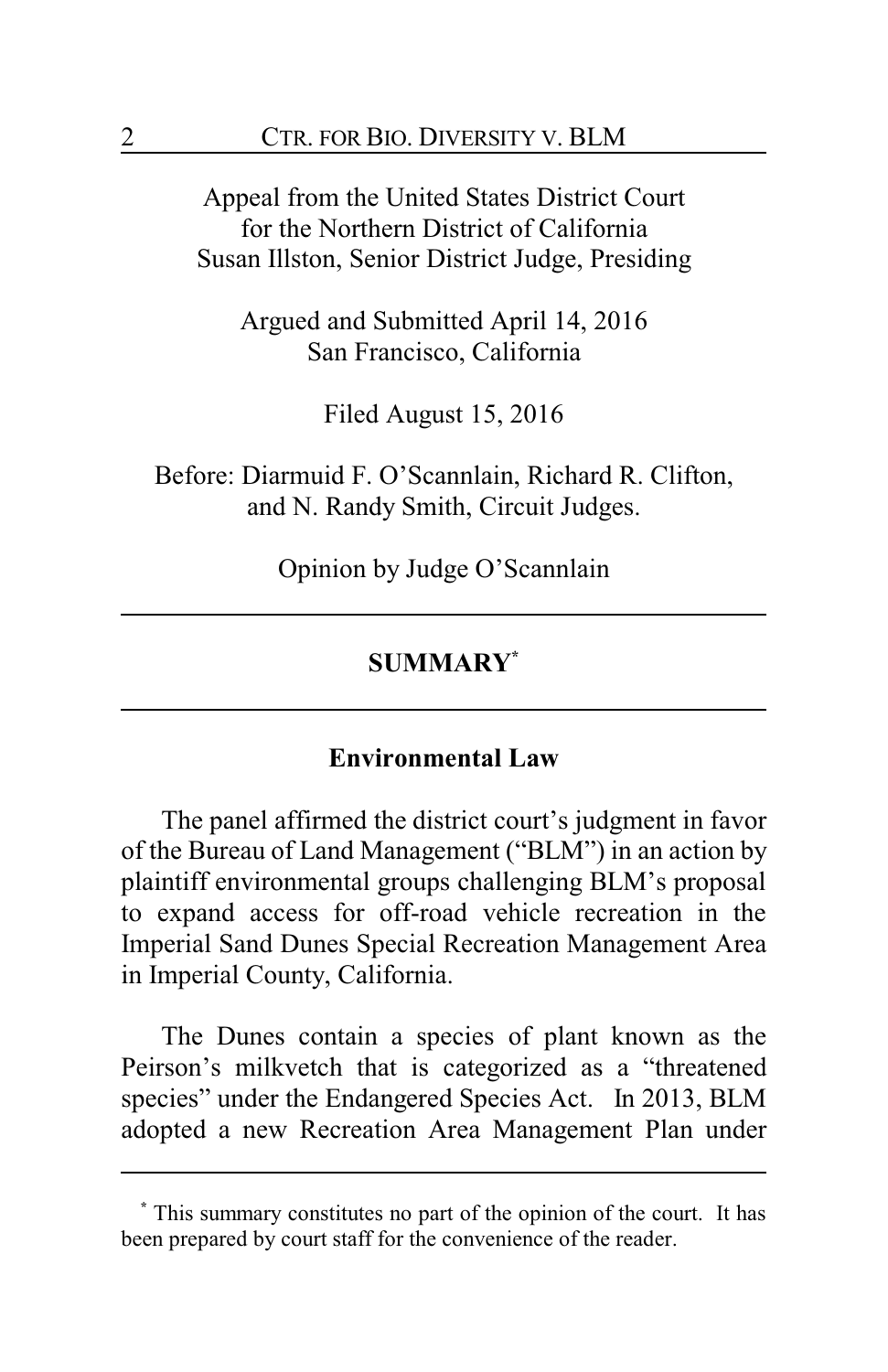which a tract would remain closed to off-road vehicle use, as would 9,261 acres of milkvetch critical habitat, and the remainder of the Dunes would be open to off-road vehicle use. Pursuant to section  $7(a)(2)$  of the Endangered Species Act, BLM consulted with the United States Fish and Wildlife Service, which issued a Biological Opinion finding that the 2013 Recreation Area Management Plan was not likely to jeopardize the continued existence of the milkvetch or the desert tortoise.

The panel held that the Endangered Species Act did not require the Biological Opinion to contain Incidental Take Statements for threatened plants, such as the milkvetch.

The panel rejected plaintiffs' claims that BLM's decision to open additional land to off-road vehicle use violated the Clean Air Act, the Federal Land Policy and Management Act, the National Environmental Policy Act, and the Administrative Procedure Act. The panel held that the BLM did not act arbitrarily or capriciously when it relied on air quality analysis demonstrating that emissions resulting from visitors to the Dunes would not be increased impermissibly by the land openings.

## **COUNSEL**

Brendan R. Cummings (argued), Center for Biological Diversity, Joshua Tree, California; Sarah Uhlemann, Center for Biological Diversity, Seattle, Washington; for Plaintiffs-Appellants.

Brian C. Toth (argued), Norman L. Rave, Jr., and Kevin W. McArdle, Attorneys; Sam Hirsch, Acting Assistant Attorney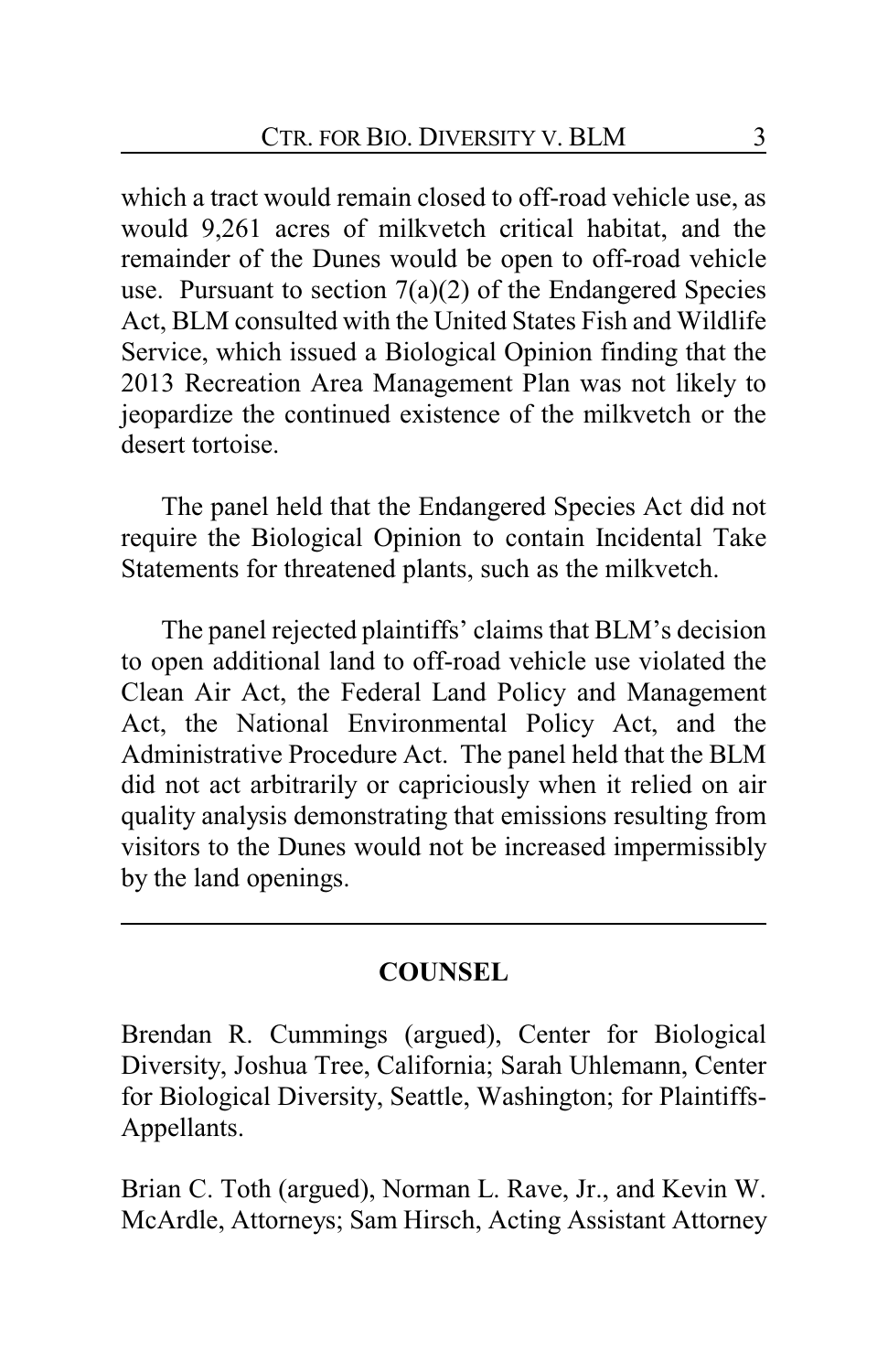General; Environment & Natural Resources Division, United States Department of Justice, Washington, D.C.; Cheryll Dobson and Erica Niebauer, United States Department of the Interior, Office of the Solicitor; for Defendants-Appellees.

David P. Hubbard (argued), Gatzke Dillon & Ballance LLP, Carlsbad, California; Paul A. Turcke (argued), Moore Smith Buxton & Turcke, Boise, Idaho; Dennis L. Porter, Sacramento, California; for Intervenors-Defendants-Appellees.

## **OPINION**

O'SCANNLAIN, Circuit Judge:

We must decide whether the United States Fish and Wildlife Service, in reviewing the Bureau of Land Management's proposal to expand access for off-road vehicle recreation in the Imperial Sand Dunes Special Recreation Management Area, has complied with the requirements of the Endangered Species Act.

I

Just north of the Mexican border, in Imperial County, California, lies the Imperial Sand Dunes Planning Area, a 227,000-acre tract of desert, 214,930 acres of which is managed by the Bureau of Land Management ("BLM"). The expanse is home to the Algodones Dunes, the largest active sand dune system in the United States. A 138,111-acre portion of the Planning Area, designated as the Imperial Sand Dunes Special Recreation Management Area, is set aside for the protection of plants and wildlife, as well as for outdoor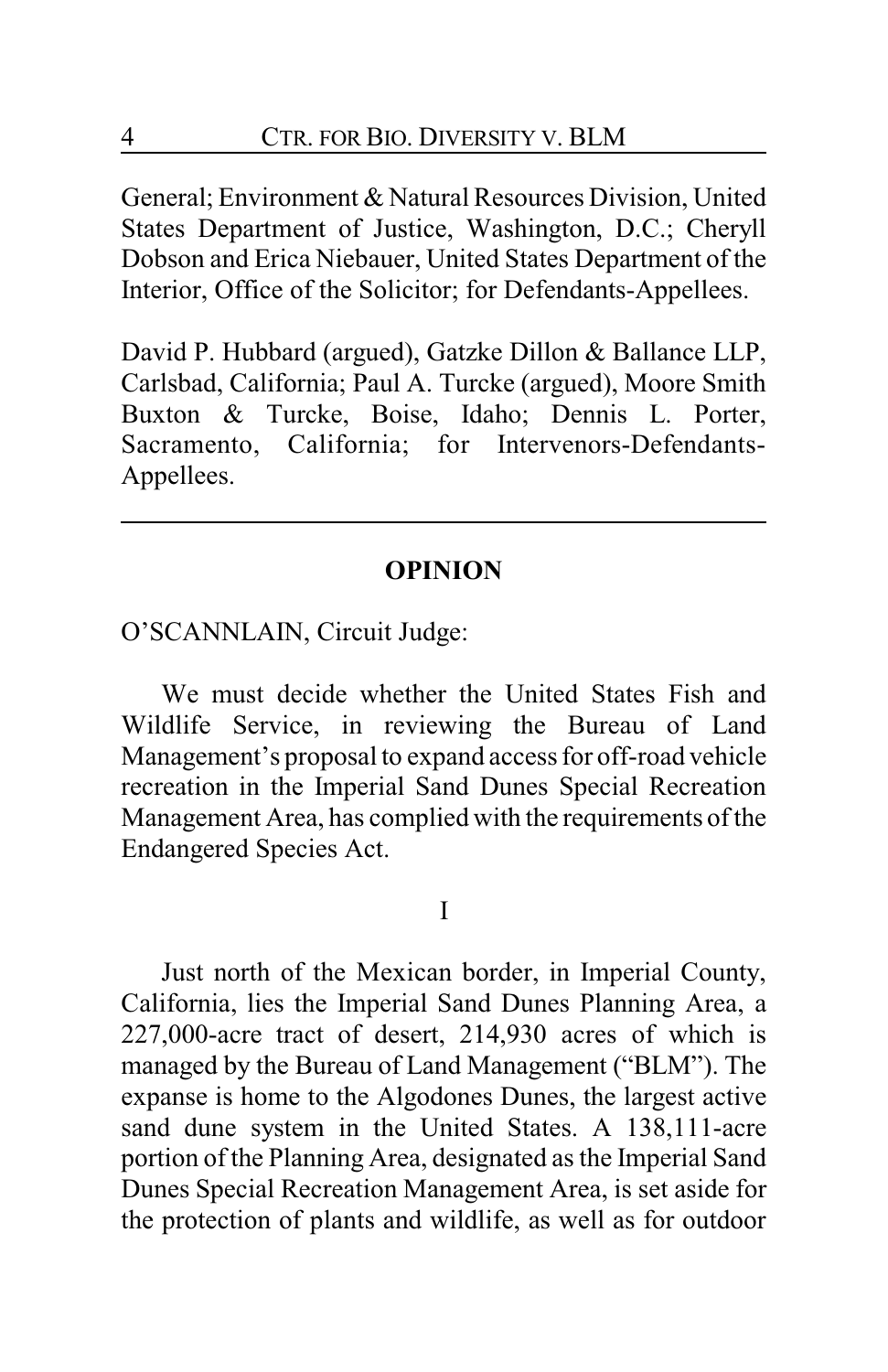recreation. The Dunes consistently attract well over one million visitors annually, particularly off-road vehicle enthusiasts who flock to the area to take advantage of the unique terrain and beautiful landscape.**<sup>1</sup>**

The current litigation, which has been ongoing for over a decade, originates from BLM's decision to reopen land within the Imperial Sand Dunes Special Recreation Management Area to off-road vehicle use. The Dunes contain a species of purple-flowered plant known as the Peirson's milkvetch (*Astragalus magdalenae var. peirsonii*), categorized as a "threatened species" for purposes of the Endangered Species Act. *Ctr. for Biological Diversity v. Bureau of Land Mgmt.*, 422 F. Supp. 2d 1115, 1124–25 (N.D. Cal. 2006). In 2000, the Center for Biological Diversity ("the Center") sued BLM, claiming that it had violated the Endangered Species Act by failing to enter into formal consultation with the Fish and Wildlife Service before adopting a management plan for the Dunes. *Id.* at 1123. As a result, BLM agreed to close temporarily portions of the Dunes to off-road vehicles until it could implement a new Recreation Area Management Plan ("RAMP"). *Id.* at 1124. In 2005, the Center successfully challenged a BLM plan to reopen the closed areas. *Id.* at 1121. The District Court for the Northern District of California at that time held, inter alia, that the Fish and Wildlife Service's "Biological Opinion" for a 2003 BLM RAMP violated the Endangered Species Act in several respects relating to its evaluation of the potential impact on the Peirson's milkvetch and the desert tortoise, another threatened species. *Id.* at 1121–22.

**<sup>1</sup>** A 26,098-acre tract within the Planning Area, known as the North Algodones Dunes Wilderness, is permanently off-limits to off-road vehicle recreation.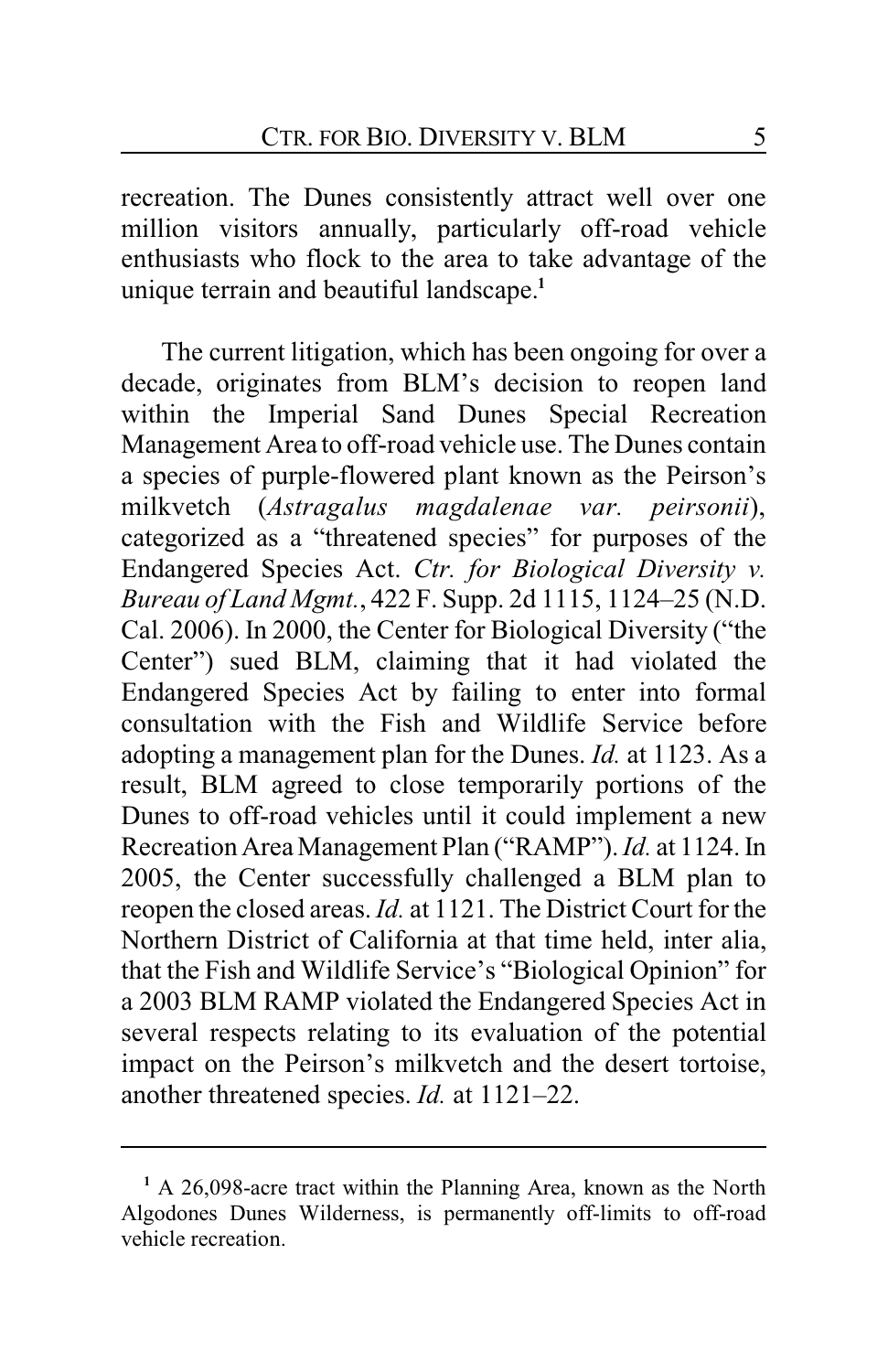In response to the court's order, the Fish and Wildlife Service issued a new critical habitat designation for the milkvetch in 2008, which the Center unsuccessfully challenged. In 2013, BLM adopted a new RAMP. Under the new plan, the 26,098-acre North Algodones Dunes Wilderness tract would remain closed to off-road vehicles, as would 9,261 acres of milkvetch critical habitat. The remainder of the Imperial Sand Dunes Special Recreation Management Area—over 127,000 acres—would be open to off-road vehicle use. BLM additionally prepared an Environmental Impact Statement analyzing the 2013 RAMP, and consulted with the Fish and Wildlife Service pursuant to section 7(a)(2) of the Endangered Species Act. As a result, the Fish and Wildlife Service issued a new Biological Opinion finding that the 2013 RAMP was not likely to jeopardize the continued existence of the milkvetch or desert tortoise.

The Center once again mounted a challenge, asserting various claims under the Endangered Species Act, 16 U.S.C. §§ 1531 et seq., the Clean Air Act, 42 U.S.C. §§ 7401 et seq., the Federal Land Policy and Management Act, 43 U.S.C. §§ 1701–1785, the National Environmental Policy Act, 42 U.S.C. §§ 4321 et seq., and the Administrative Procedure Act, 5 U.S.C. §§ 706 et seq. Specifically, the Center alleged that: 1) the 2012 Biological Opinion was deficient because it did not include an Incidental Take Statement for the Peirson's milkvetch; 2) the Fish and Wildlife Service had unreasonably delayed issuance of a recovery plan for the Peirson's milkvetch under section 4(f) of the Endangered Species Act; 3) the 2013 Environmental Impact Statement violated the National Environmental Policy Act by failing to take a "hard look" at impacts on wilderness areas; and 4) BLM violated the Clean Air Act, the Federal Land Policy and Management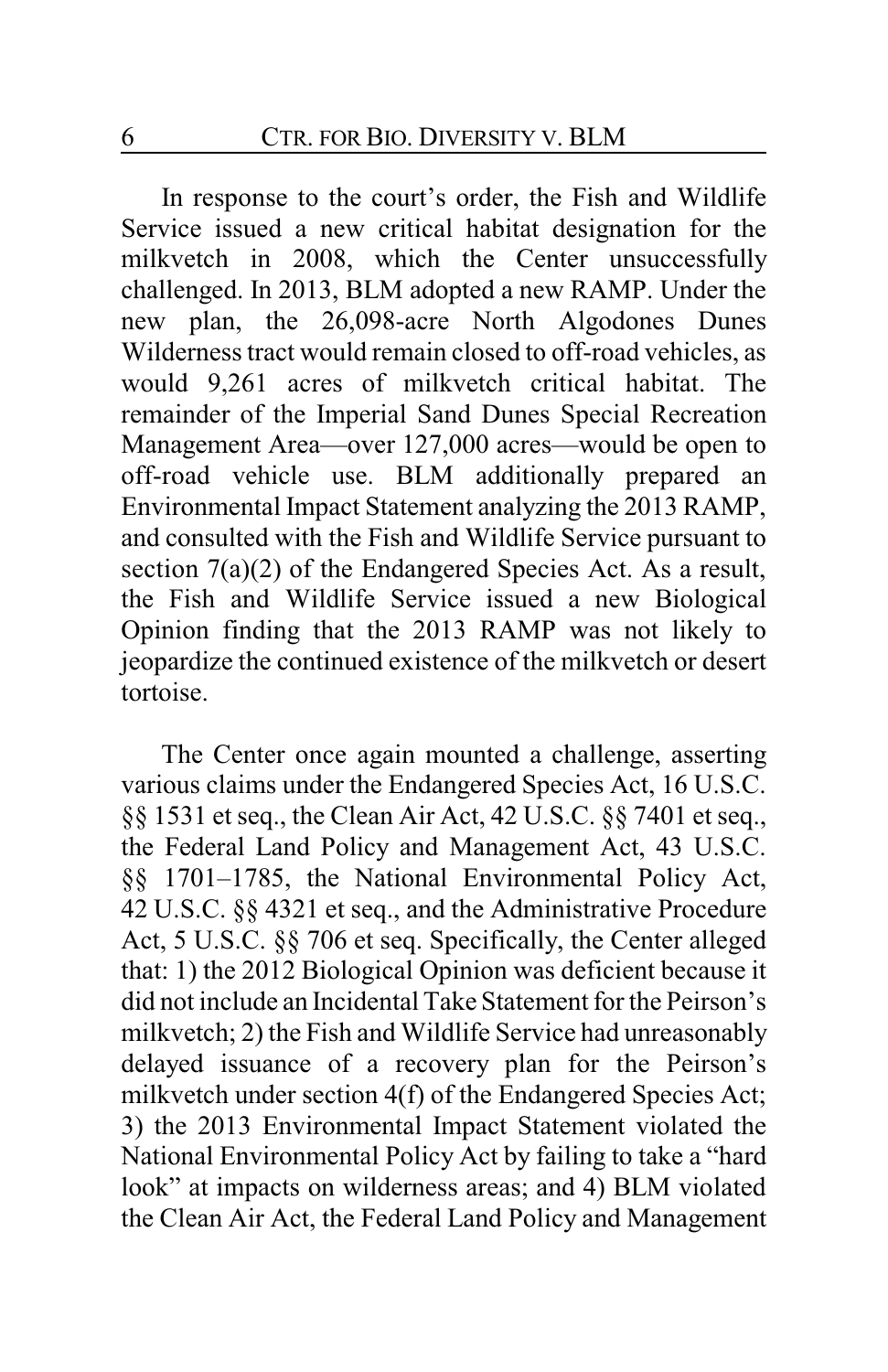Act, the National Environmental Policy Act, and the Administrative Procedure Act by failing to evaluate properly the impacts of the 2013 RAMP on air quality.

The District Court for the Northern District of California granted summary judgment in favor of BLM on all but the second issue.**<sup>2</sup>**

The Center timely appealed and argues that the plain language of the Endangered Species Act requires an Incidental Take Statement for plants rather than for just fish and wildlife. The Center additionally renews its claim that BLM failed to comply with the Clean Air Act, the Federal Land Policy and Management Act, the National Environmental Policy Act, and the Administrative Procedure Act by failing to evaluate properly the impacts of the 2013 RAMP on air quality.

#### II

The Center first avers that the Endangered Species Act requires Fish and Wildlife Service Biological Opinions to contain Incidental Take Statements for threatened plants. In contrast, BLM maintains that Incidental Take Statements are required solely for fish and wildlife.

We review an agency's interpretation of a statute it is charged with administering under the two-step framework set forth in *Chevron, U.S.A., Inc. v. Natural Resources Defense Council, Inc.*, 467 U.S. 837 (1984). *Ctr. for Biological Diversity v. Salazar*, 695 F.3d 893, 902 (9th Cir. 2012). We

**<sup>2</sup>** BLM does not challenge on appeal the district court's disposition of this issue in favor of the Center.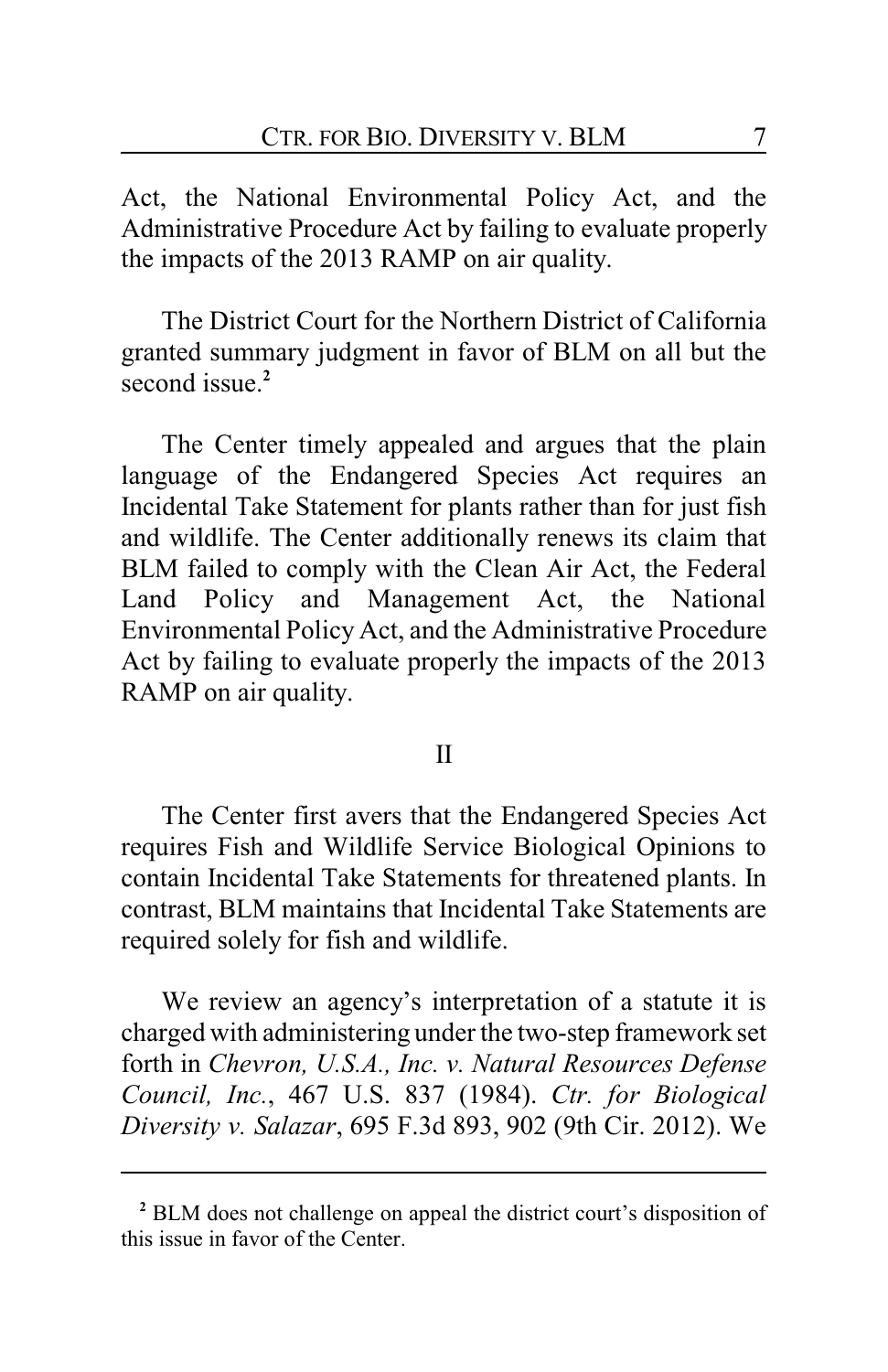must first determine whether "Congress has directly spoken to the precise question at issue. If the intent of Congress is clear, that is the end of the matter; for the court, as well as the agency, must give effect to the unambiguously expressed intent of Congress." *Chevron*, 467 U.S. at 842–43. "[I]f the statute is silent or ambiguous with respect to the specific issue," however, "the question for the court is whether the agency's answer is based on a permissible construction of the statute." *Id.* at 843. "If a statute is ambiguous, and if the implementing agency's construction is reasonable, *Chevron* requires a federal court to accept the agency's construction of the statute, even if the agency's reading differs from what the court believes is the best statutory interpretation." *Ctr. for Biological Diversity*, 695 F.3d at 902 (quoting *Nat'l Cable & Telecomm. Ass'n v. Brand X Internet Servs.*, 545 U.S. 967, 980 (2005)).

#### A

Enacted in 1973, the Endangered Species Act authorizes the Secretary of the Interior to designate certain species as "endangered" or "threatened." *Babbitt v. Sweet Home Chapter of Cmtys. for a Great Or.*, 515 U.S. 687, 690 (1995). Section  $9(a)(1)$  of the Act provides, among others, the following protection for species so designated: "[W]ith respect to any endangered species of fish or wildlife listed pursuant to section 1533 of this title it is unlawful for any person subject to the jurisdiction of the United States to . . . take any such species within the United States or the territorial sea of the United States." 16 U.S.C.  $§ 1538(a)(1)(B)$ . The Act defines "take" as "to harass, harm, pursue, hunt, shoot, wound, kill, trap, capture, or collect, or to attempt to engage in any such conduct." 16 U.S.C. § 1532(19). Section 9(a)(2) lists separate protections for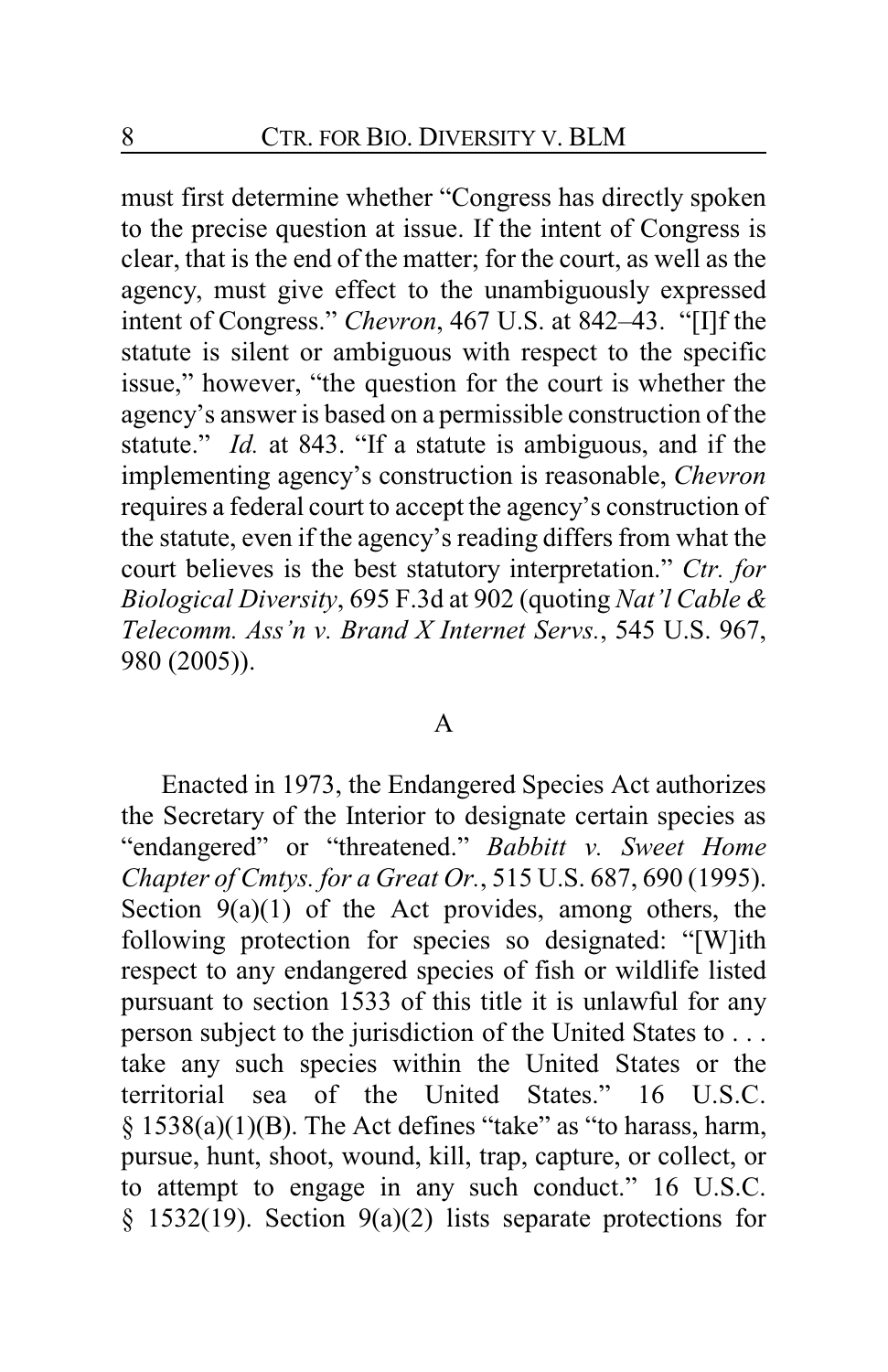endangered or threatened plants, but notably does not use the term "take." *See* 16 U.S.C. § 1538(a)(2).

In 1978, Congress added a provision to the Act requiring federal agencies wishing to engage in action that may adversely affect an endangered or threatened species to consult first with the Secretary of the Interior to "insure that any action authorized, funded, or carried out by such agency . . . does not jeopardize the continued existence of any endangered species or threatened species or result in the destruction or adverse modification of habitat of such species." Pub. L. 95-632, § 3, 92 Stat. 3751, 3752 (codified as amended at 16 U.S.C. § 1536(a)(2)). Consultation results in a "Biological Opinion, summarizing the relevant findings and determining whether the proposed action is likely to jeopardize the continued existence of the species." *Ariz. Cattle Growers' Ass'n v. U.S. Fish & Wildlife*, 273 F.3d 1229, 1239 (9th Cir. 2001) (citing 16 U.S.C. § 1536(b)). In 1982, Congress amended section 7 (as well as section 10) of the Act, adding provisions governing "incidental taking," which are takings that are "incidental to, and not the purpose of, the carrying out of an otherwise lawful activity." *See* Pub. L. 97-304, §§ 4(a), 6(1), 96 Stat. 1411, 1418, 1422 to 1423; *Sweet Home*, 515 U.S. at 729. Under the amended version of section 7, the Fish and Wildlife Service "must issue an Incidental Take Statement if the [Biological Opinion] concludes no jeopardy to listed species or adverse modification of critical habitat will result from the proposed action, but the action is likely to result in incidental takings." *Or. Nat. Res. Council v. Allen*, 476 F.3d 1031, 1036 (9th Cir. 2007). The statute requires BLM to issue an "Incidental Take Statement" that: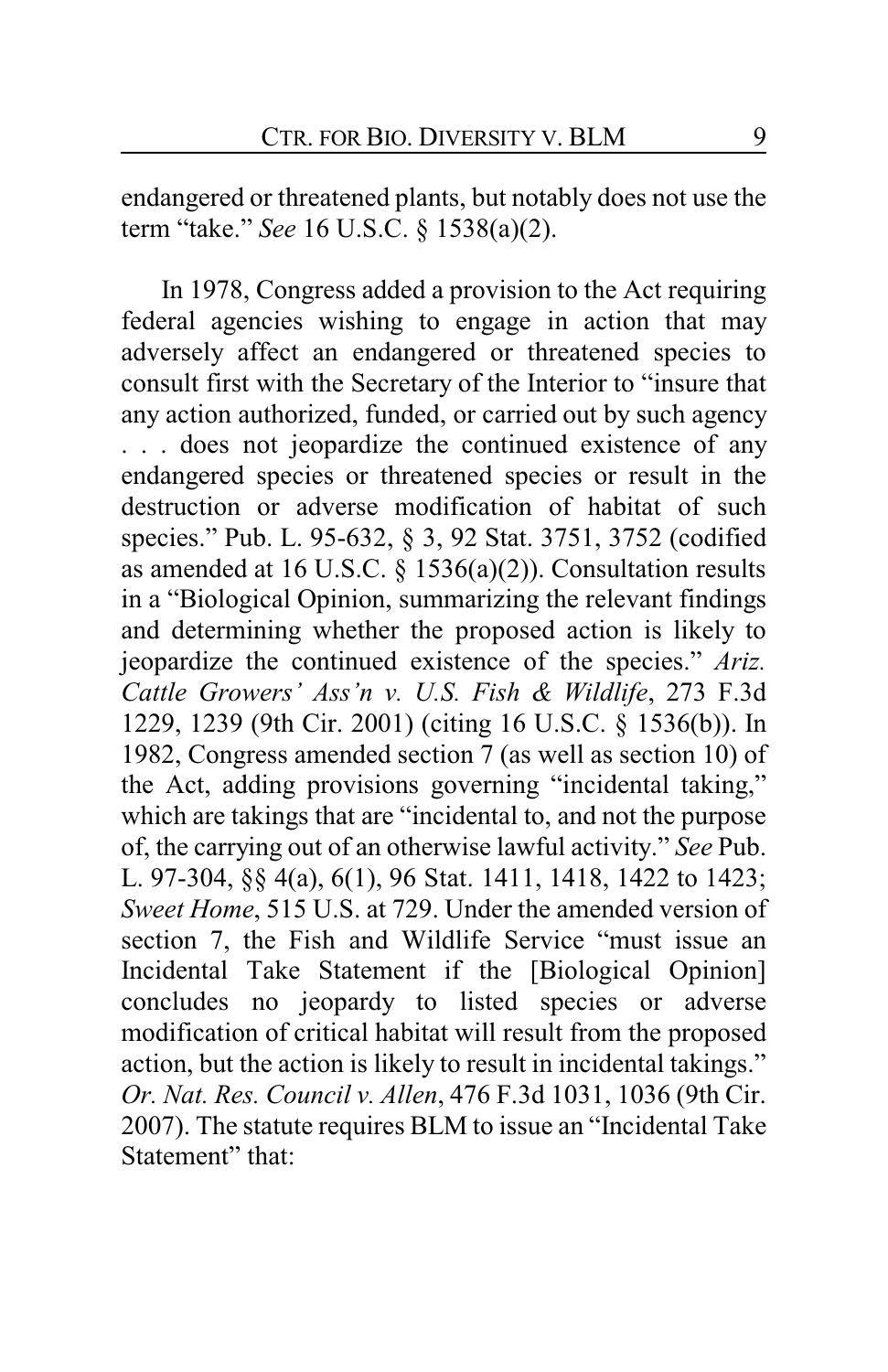(i) specifies the impact of such incidental taking on the species,

(ii) specifies those reasonable and prudent measures that the Secretary considers necessary or appropriate to minimize such impact,

(iii) in the case of marine mammals, specifies those measures that are necessary to comply with section  $1371(a)(5)$  of this title with regard to such taking, and

(iv) sets forth the terms and conditions (including, but not limited to, reporting requirements) that must be complied with by the Federal agency or applicant (if any), or both, to implement the measures specified under clauses (ii) and (iii).

16 U.S.C. § 1536(b)(4)(C).

Here, though the Fish and Wildlife Service's 2012 Biological Opinion found that off-road vehicle use "could result in direct death or injury of Peirson's milk-vetch due to crushing, uprooting, or burial of plants and seeds, and by reducing reproductive output of those that survive," the Service did not issue an Incidental Take Statement for the plant.

#### B

The Center argues that the plain language of section 7's Incidental Take Statement provision requires Incidental Take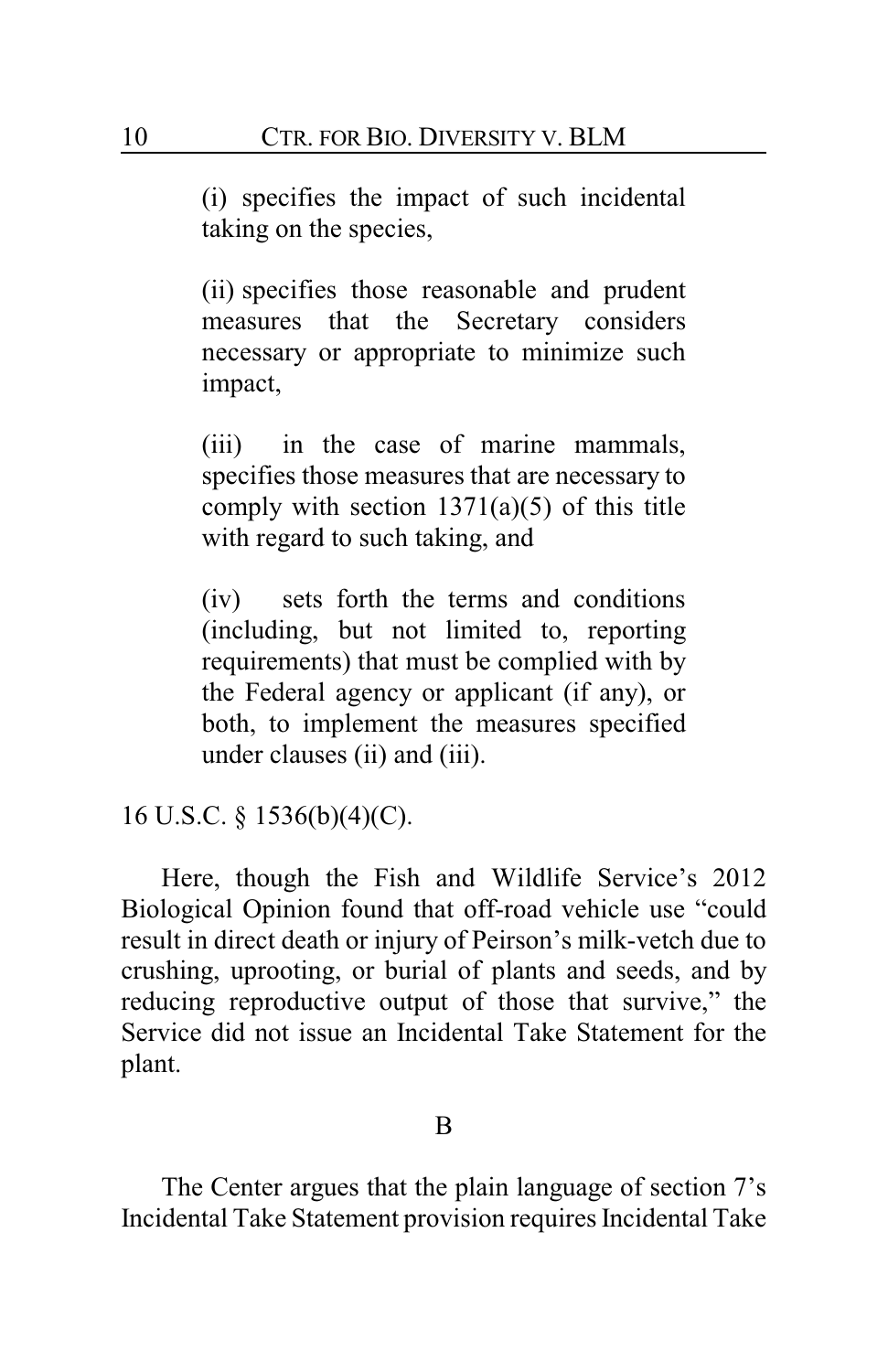Statements for both plants and animals. As the Center observes, consultation between the Fish and Wildlife Service and BLM is required for "*any* endangered species or threatened *species*." 16 U.S.C. § 1536(a)(2) (emphasis added). This is why the resulting Biological Opinion included an analysis of the impact of off-road vehicles on the milkvetch. Under the statute, when the Fish and Wildlife Service concludes in its Biological Opinion that "the taking of an endangered species or a threatened species incidental to the agencyaction will not" jeopardize the continued existence of a species, but will nevertheless adversely impact a species, it must issue a statement that "specifies the impact of such incidental taking on the species." 16 U.S.C. § 1536(b)(4). The Center contends that the use of the term "species," rather than a different term that might restrict the provision to fish or wildlife, signifies that an Incidental Take Statement is required for *all* species, including plants.

When one reads section 7 in isolation, the Center's argument seems plausible. Indeed, there is nothing specifically in that provision to indicate that Congress intended to limit the term "species" to fish or wildlife. Section 7, however, "must be read in [its] context and with a view to [its] place in the overall statutory scheme," *Food & Drug Admin. v. Brown & Williamson Tobacco Corp.*, 529 U.S. 120, 133 (2000) (quoting *Davis v. Mich. Dep't of Treasury*, 489 U.S. 803, 809 (1989)), because an act should "be interpreted as a symmetrical and coherent regulatory scheme, one in which the operative words have a consistent meaning throughout," *Gustafson v. Alloyd Co.*, 513 U.S. 561, 569 (1995).

Here, context matters. Section 9 prohibits the taking of "fish or wildlife" only: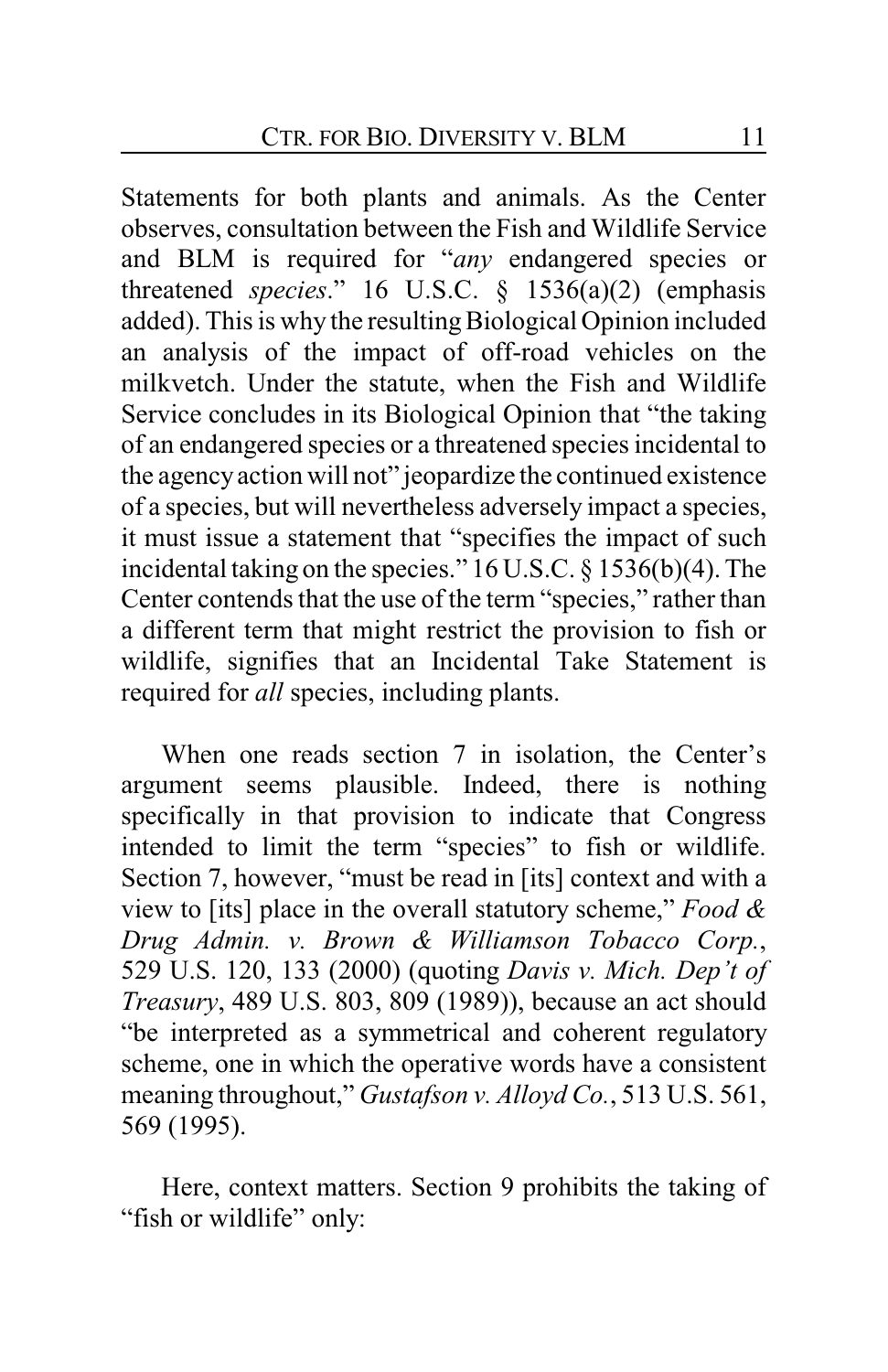[W]ith respect to any endangered species of fish or wildlife listed pursuant to section 1533 of this title it is unlawful for any person . . . to . . . take any such species within the United States or the territorial sea of the United States [or] take any such species upon the high seas.

16 U.S.C. § 1538(a)(1). Section 9(a)(2) contains separate protections for plants, but does not use the term "take." *See* 16 U.S.C. § 1538(a)(2). Section 9 thus demonstrates that when Congress uses the word "take," it means to describe an adverse action against animals, not plants. And, as the district court noted, unlike the section  $9(a)(1)$  protections for "fish or wildlife," the section  $9(a)(2)$  prohibitions relating to plants require "deliberate or malicious conduct." Incidental takings, by definition, are not deliberate. Given that one cannot be held liable for the taking of a plant, it is difficult to conceive how an incidental take "safe harbor" would be necessary for plants.

The Center counters that the Endangered Species Act defines "take" in a manner that does not exclude plants. Under the definitions section of the Act, "[t]he term 'take' means to harass, harm, pursue, hunt, shoot, wound, kill, trap, capture, or collect, or to attempt to engage in any such conduct." 16 U.S.C. § 1532(19). According to the Center, the definition "does not distinguish between animals and plants . . . . It defines only the *act*, not the victim or the crime." As the district court noted, however, the take definition in the statute was part of the original Act. Before the 1982 amendments adding the incidental take provisions of sections 7 and 10, section 9 contained the only provision in which the term "take" was used, and there it was unquestionably limited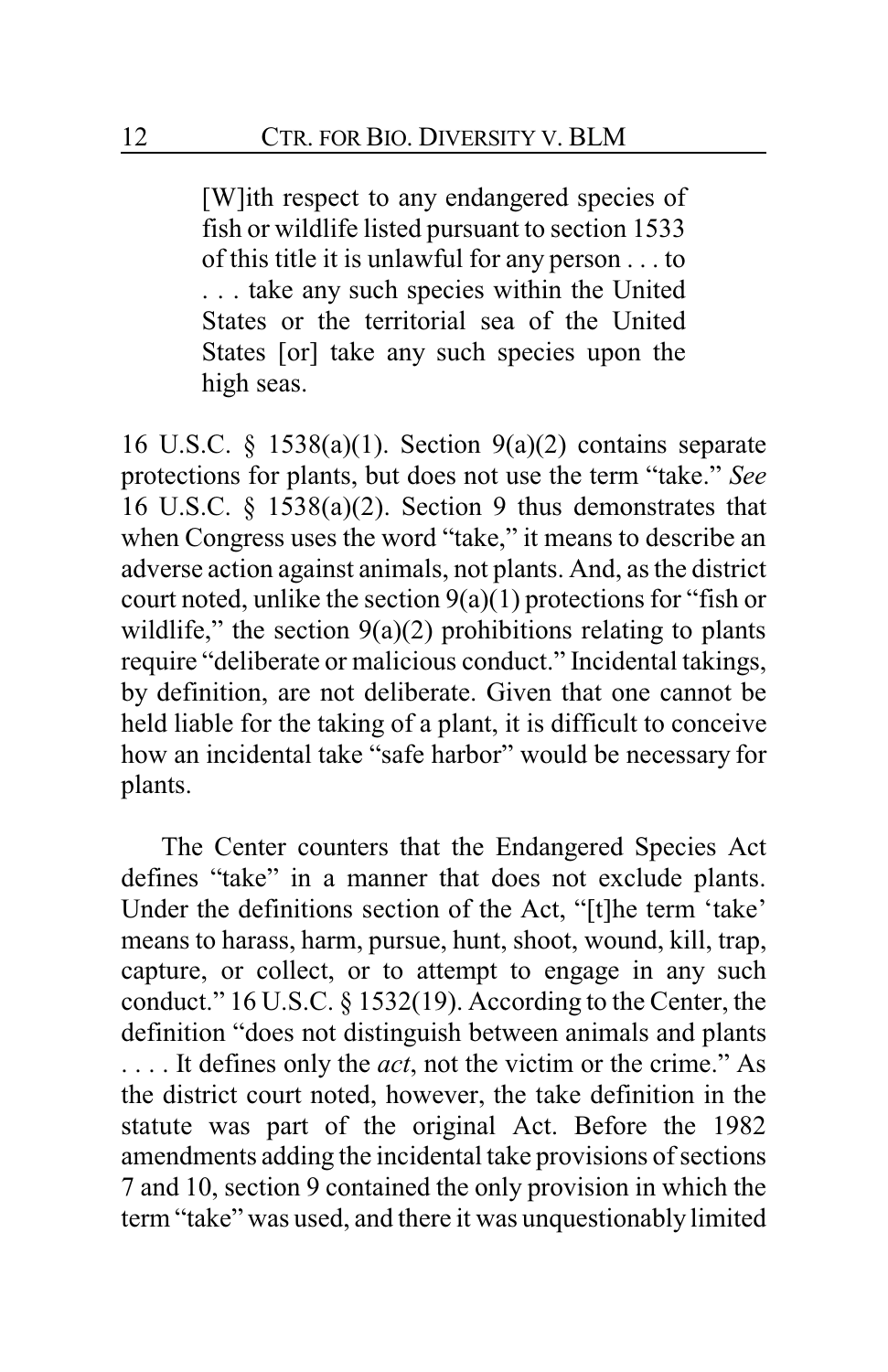to animals—to "fish or wildlife." In drafting the take definition, Congress necessarily had exclusively "fish or wildlife" in mind because those were the only categories of species at the time protected from takings.

Putting the history of the Act aside for a moment, the text of the take definition supports the same conclusion. The majority of the words on the list most naturally describe actions that cannot be directed against plants. For example, one does not *pursue* a tree; one does not typically *shoot* a shrub. *See* 16 U.S.C. § 1532(19). Conversely, there are no words in the definition that could be applied exclusively to plants, such as "uproot." *See id.* The principle of *noscitur a sociis* here guides our reading: "That several items in a list share an attribute counsels in favor of interpreting the other items as possessing that attribute as well." *Beecham v. United States*, 511 U.S. 368, 371 (1994). Words such as "harm" or "collect," though ordinarily applicable to actions taken against both animals and plants, are best construed in a manner similar to those words that surround them—namely, words describing conduct affecting animals.

Our decision in *Arizona Cattle Growers' Association* lends further support to the proposition that "take" applies to animals only. In that case, we held that the Fish and Wildlife Service acted arbitrarily and capriciously when it issued an Incidental Take Statement "where there either was no evidence that the endangered species existed on the land or no evidence that a take would occur if the permit were issued." *Ariz. Cattle Growers' Ass'n*, 273 F.3d at 1233. In reaching our conclusion, we reasoned that section 7's incidental take provision was in essence a "safe harbor" for section 9; if an approved activity might incidentally result in a taking, those engaging in the activity need not fear section 9 liability so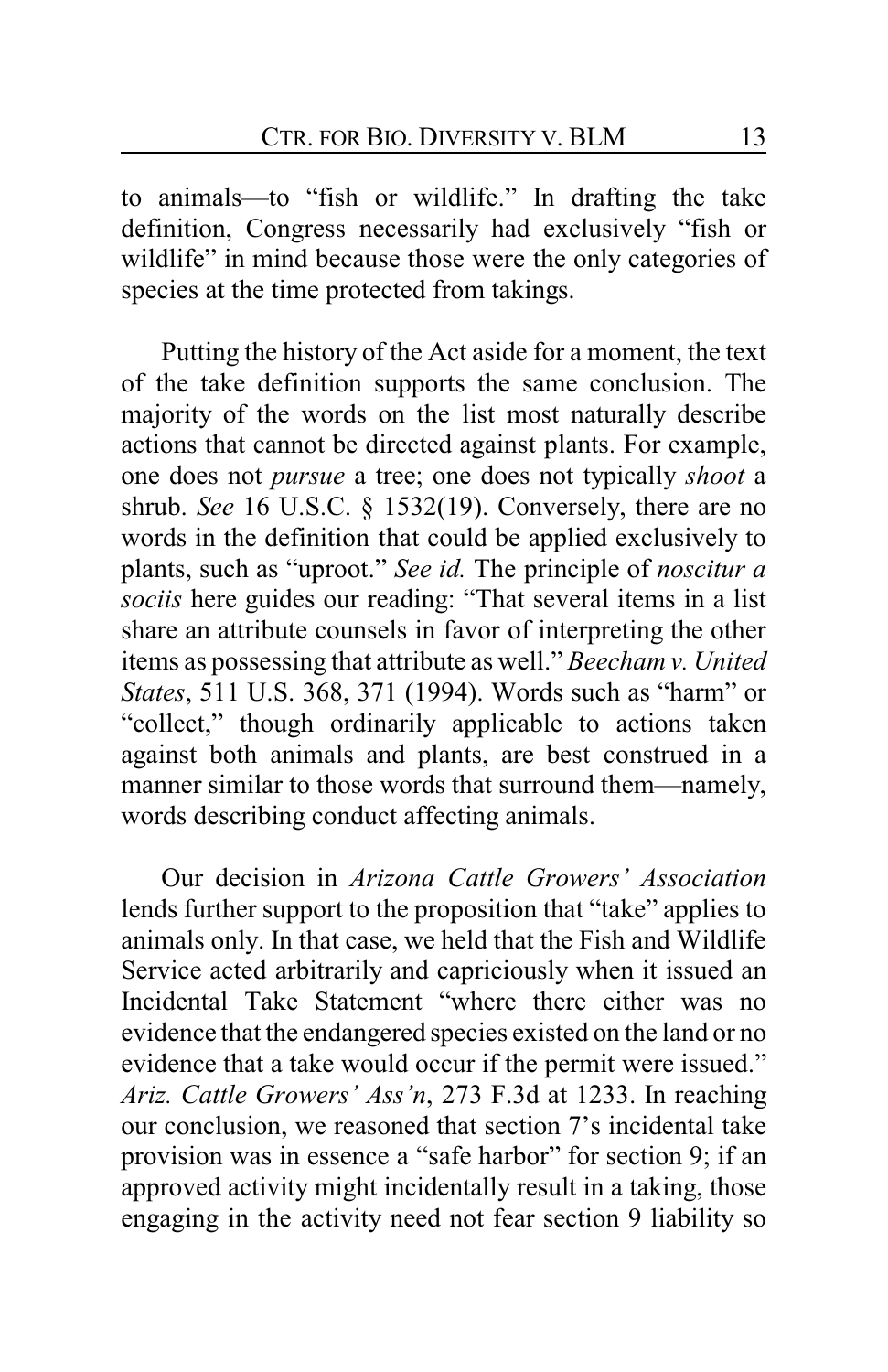long as they comply with the terms of the Fish and Wildlife Service's Incidental Take Statement. *Id.* at 1239–40. Because there can be no incidental taking if there is no threat of a section 9 taking, there necessarily is only "one standard for 'taking' within both Section 7(b)(4) . . . and Section 9." *Id.* at 1239. Consequently, we "reject[ed] the argument that 'taking' should be applied differently" between the two sections. *Id.* at 1240.**<sup>3</sup>**

The Center parries *Arizona Cattle Growers' Association* with *Center for Biological Diversity v. Salazar*. In *Center for Biological Diversity*, when the Fish and Wildlife Service first listed the polar bear as "threatened," it issued a rule applying most of section 9's protections but excluded the section 9 "take" prohibitions. 695 F.3d at 910. We held that an Incidental Take Statement was nevertheless required. *Id.* As we explained:

> [E]xemption from Section 9 take liability 'is not the sole purpose of the [Incidental Take Statement]. If the amount or extent of taking specified in the [Incidental Take Statement] is exceeded, reinitiation of formal consultation is required . . . . Thus, the [Incidental Take Statement] serves as a check on the agency's

**<sup>3</sup>** Section 10 of the Endangered Species Act (the other incidental take provision) authorizes the Secretary to permit "any taking otherwise prohibited by section  $1538(a)(1)(B)$  [section 9] of this title if such taking is incidental to, and not the purpose of, the carrying out of an otherwise lawful activity." 16 U.S.C.  $\S$  1539(a)(1). That the provision considers an incidental taking to be a subset of the takings referred to in section 9 further supports the Fish and Wildlife Service's contention that Incidental Take Statements exist to protect "fish or wildlife," 16 U.S.C. § 1538(a)(1), not plants.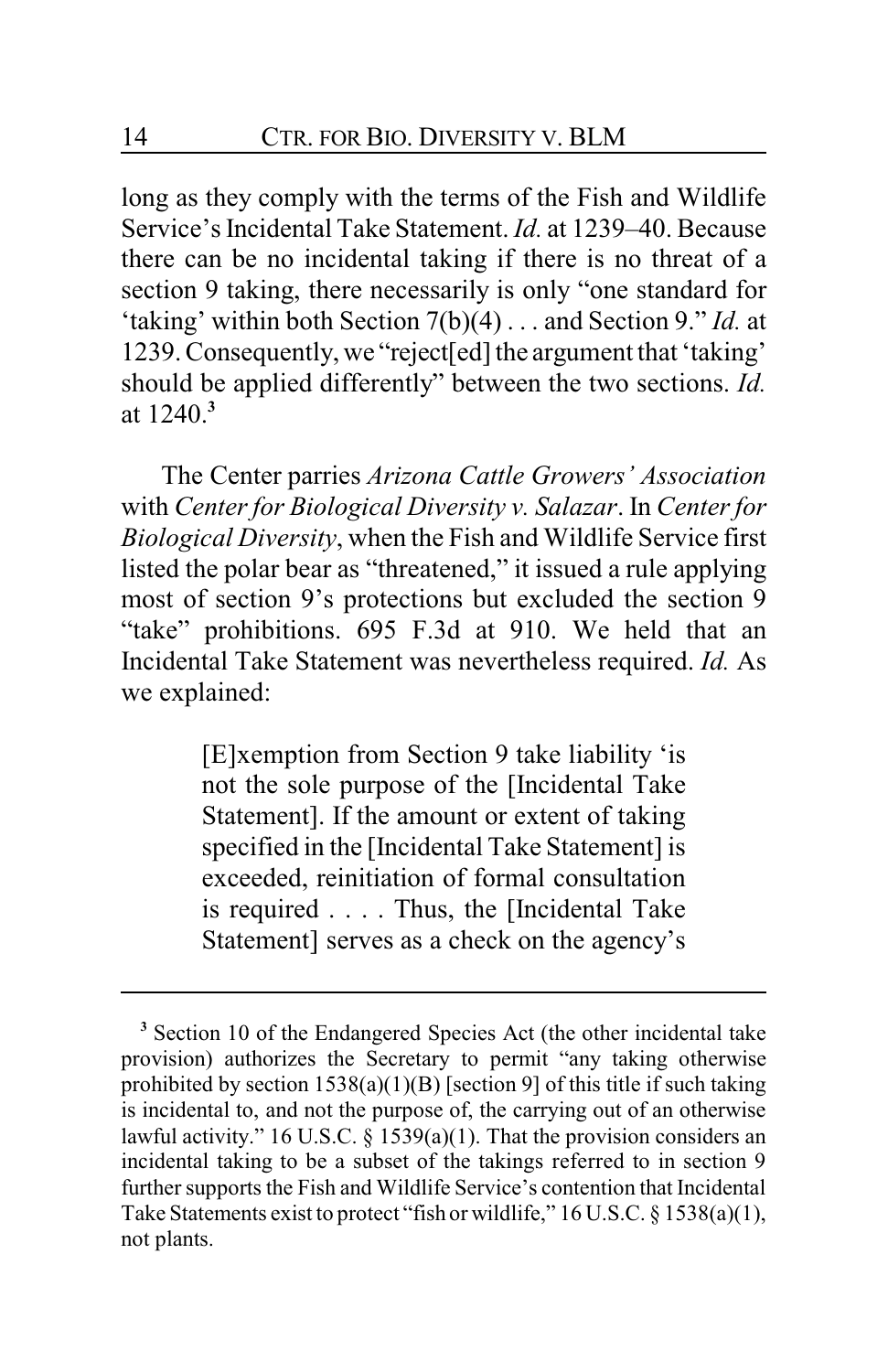original decision that the incidental take of listed species resulting from the proposed action will not [jeopardize the continued existence of the species].' [*Nat. Res. Def. Council, Inc. v. Evans*, 279 F. Supp. 2d 1129, 1182 (N.D. Cal. 2003)]. Accordingly, exemption from Section 9 take prohibitions does not negate the separate requirement that the Service 'will provide' an [Incidental Take Statement] along with its [Biological] Opinion]. 50 C.F.R. § 402.14(i)(1).

*Id.* at 911 (some alterations in original).

As the district court recognized, one could perceive tension between *Arizona Cattle Growers' Association* and *Center for Biological Diversity*. While *Arizona Cattle Growers' Association* makes clear that there cannot be a section 7 incidental taking where there is no section 9 taking prohibition, *Center for Biological Diversity* divorces section 7's incidental taking statements from section 9 taking prohibitions in holding that the section 7 provision serves a purpose beyond merely removing liability for otherwise prohibited takings. Fully reconciling the two cases, fortunately, is not necessary to resolve the issue at hand. Accepting *Center for Biological Diversity*'s holding that an Incidental Take Statement can be required where taking is not prohibited, the concept of "taking" nevertheless continues to derive its meaning from section 9 and the Act's definition of "take." To understand what it means to *incidentally take* a species, one must understand what it means to *take* a species; to understand what it means to take, one necessarily looks to section 9. Because section 9 applies to animals only, it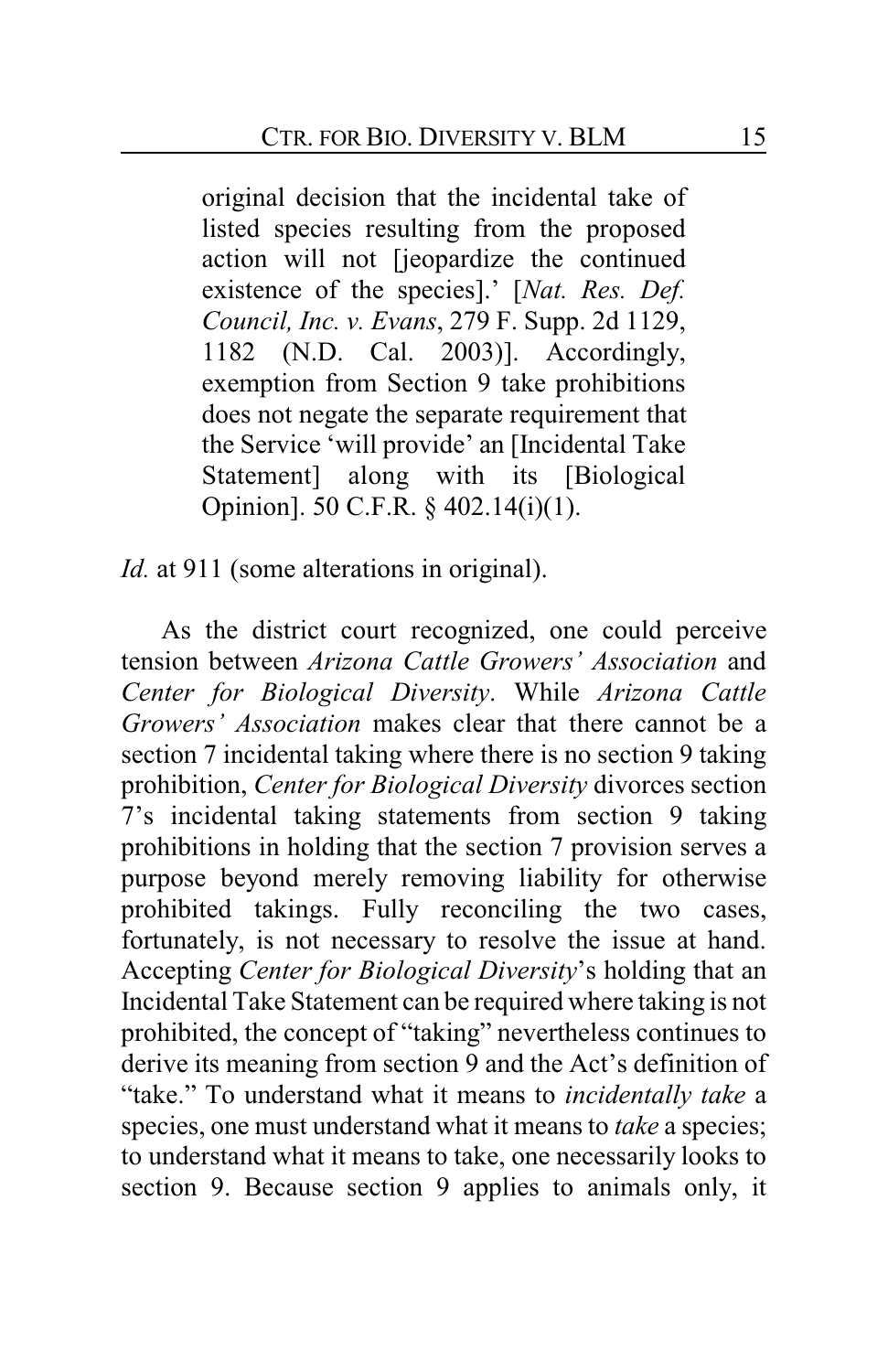follows that one can neither "take" nor "incidentally take" a plant.

It is no wonder then that district courts have assumed that the incidental take provisions apply to animals only. *See, e.g.*, *Cal. Native Plant Soc'y v. Norton*, No. 01CV1742 DMS (JMA), 2004 WL 1118537, at \*8 (S.D. Cal. Feb. 10, 2004) ("In the absence of a prohibition on the 'take' of plant species, Defendants are correct that 'such take cannot occur, and no incidental take statement is needed.'"); *N. Cal. River Watch v. Wilcox*, 547 F. Supp. 2d 1071, 1075 (N.D. Cal. 2008), *aff'd*, 633 F.3d 766 (9th Cir. 2010) ("[S]ection 10—allowing a private party to apply for an incidental take permit—applies only to fish and wildlife; there is no section 10 incidental take permit provision for endangered plants.").

#### $\mathcal{C}$

Read in context, the text of the statute is clear: the Endangered Species Act does not require Biological Opinions to contain Incidental Take Statements for threatened plants. We therefore need not consider separately the Fish and Wildlife Service's interpretation of the statute. *See Chevron*, 467 U.S. at 842–43. Nonetheless, our reading of the law is consistent with the Service's longstanding interpretation of the incidental take provision not to require the issuance of Incidental Take Statements for threatened plants. *See* Interagency Cooperation—Endangered Species Act of 1973, 51 Fed. Reg. 19926-01, 19935 to 19936 (July 3, 1986) (codified at 51 C.F.R. pt. 402) (defining an incidental taking as a taking that results from activities that violate "the prohibition against taking in section 9 of the Act"); U.S. Fish and Wildlife Service and National Marine Fisheries Service, *Final ESA Section 7 Consultation Handbook* 6–10 (1998)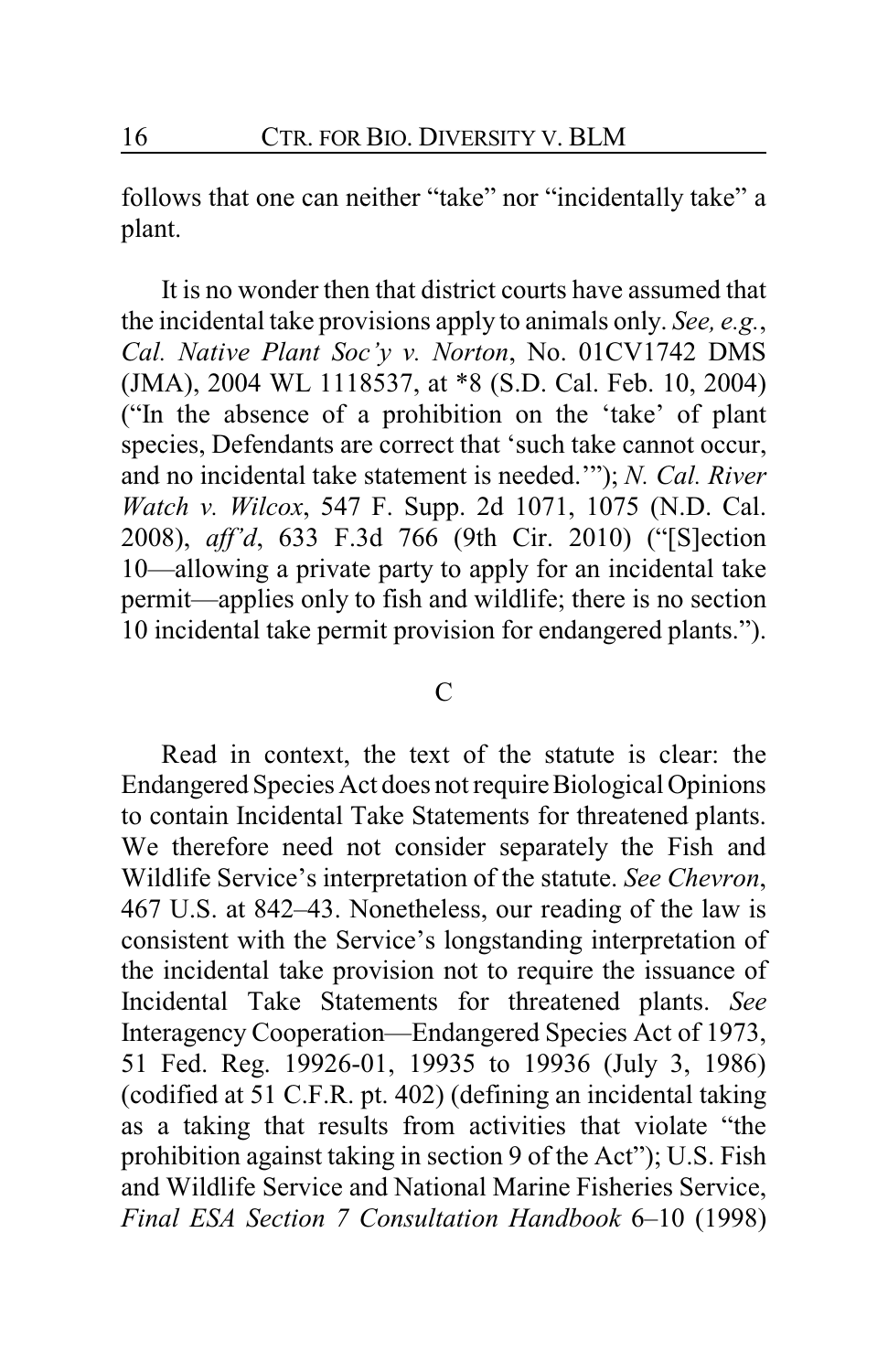(stating that an Incidental Take Statement is required as part of formal consultation "except for plant species"). Accordingly, we would have deferred to the agency's reasonable interpretation of the statute and reached the same result had the application of *Chevron* deference been necessary in this case.

#### III

The Center next argues that BLM's decision to open additional land to off-road vehicle use violated the Clean Air Act ("CAA"), the Federal Land Policy and Management Act ("FLPMA"), the National Environmental Policy Act ("NEPA"), and the Administrative Procedure Act ("APA"). In reaching its decision, BLM relied on an air quality analysis demonstrating that emissions resulting from visitors to the Dunes would not be increased impermissibly by the openings. We must reject each of the Center's challenges unless we are persuaded that BLM's analysis was "arbitrary, capricious, an abuse of discretion, or otherwise not in accordance with law." 5 U.S.C. § 706(2)(A) (APA); *see Sierra Club v. U.S. E.P.A.*, 671 F.3d 955, 961 (9th Cir. 2012) (reviewing CAA challenge under APA standard); *Mont. Wilderness Ass'n v. Connell*, 725 F.3d 988, 994 (9th Cir. 2013) (reviewing FLPMA challenge under APA standard); *Ocean Advocates v. U.S. Army Corps of Eng'rs*, 402 F.3d 846, 858 (9th Cir. 2005) (reviewing NEPA challenge under APA standard). An agency's analysis is arbitrary and capricious if it has "relied on factors which Congress has not intended it to consider, entirely failed to consider an important aspect of the problem, offered an explanation for its decision that runs counter to the evidence before the agency, or is so implausible that it could not be ascribed to a difference in view or the product of agency expertise." *Ranchers Cattlemen Action Legal Fund*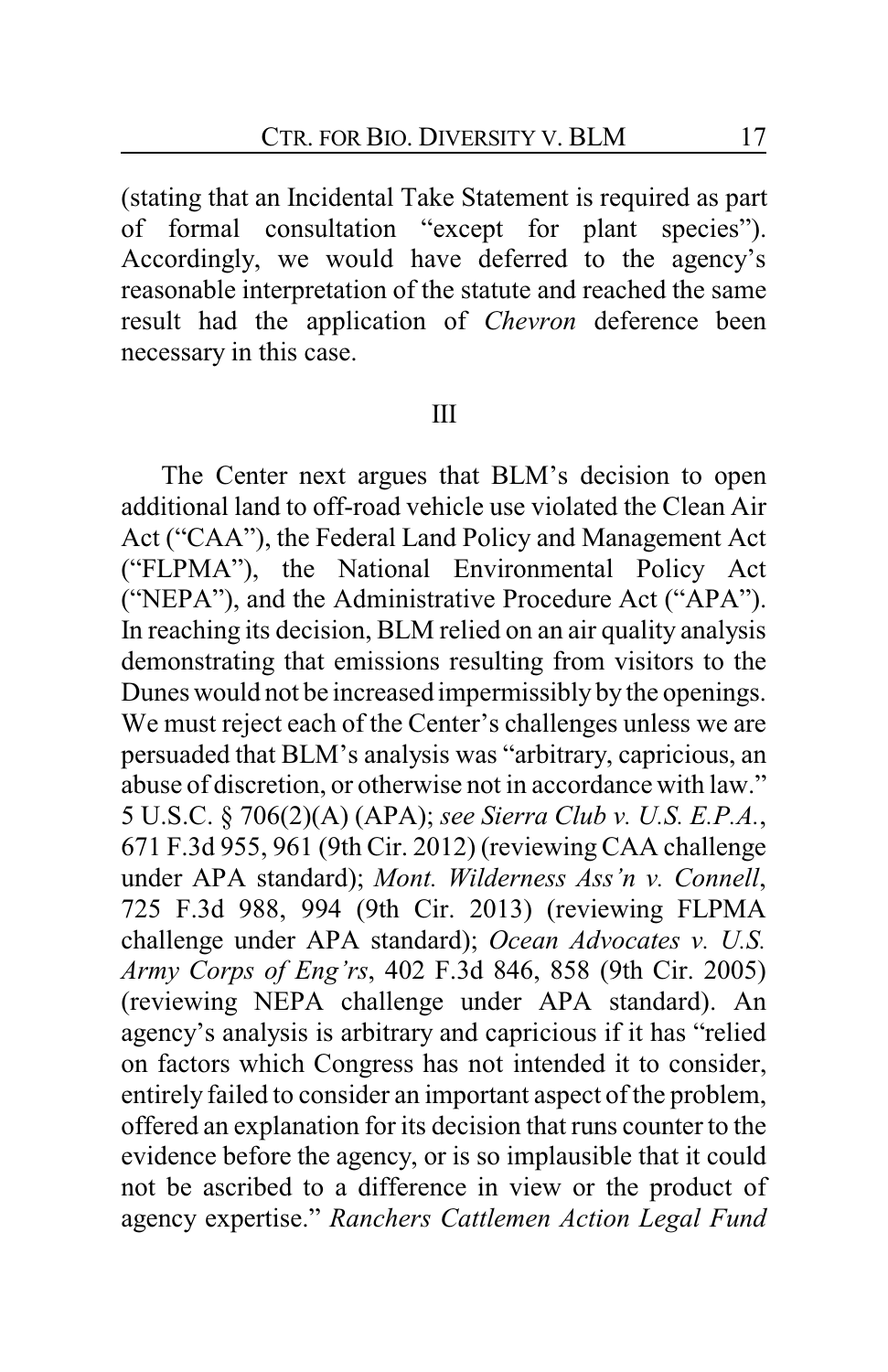*United Stockgrowers of America v. U.S. Dept. of Agric.*, 499 F.3d 1108, 1115 (9th Cir. 2007) (quoting *Motor Vehicle Mfrs. Ass'n v. State Farm Mutual Auto. Ins. Co.*, 463 U.S. 29, 43 (1983)). "This standard of review is 'highly deferential, presuming the agency action to be valid and affirming the agency action if a reasonable basis exists for its decision.'" *Id.* (quoting *Indep. Acceptance Co. v. California*, 204 F.3d 1247, 1251 (9th Cir. 2000)).

As with the Center's first challenge, we begin with a review of the statutory scheme governing BLM's air quality analysis.

### A

#### 1

The CAA was enacted "to protect and enhance the quality of the Nation's air resources so as to promote the public health and welfare and the productive capacity of its population." 42 U.S.C.  $\S$  7401(b)(1). The Act authorizes the Environmental Protection Agency ("EPA") to establish "national ambient air qualitystandards" for certain designated pollutants. *Id.* § 7407. These pollutants include ozone precursors, such as volatile organic compounds and nitrogen oxides, and particulate matter with a diameter greater than 10 microns ("PM-10"). *See* 40 C.F.R. § 52.21; *see generally* 40 C.F.R. pt. 50. Under the scheme, States are divided into "air quality control regions." *Id.* § 7407. The governor of each State is responsible for designating an area—an entire air quality control region or portion thereof—as "nonattainment" if it fails to meet national ambient air quality standards. *Id.* Nonattainment areas are further classified as "Marginal," "Moderate," "Serious," "Severe," and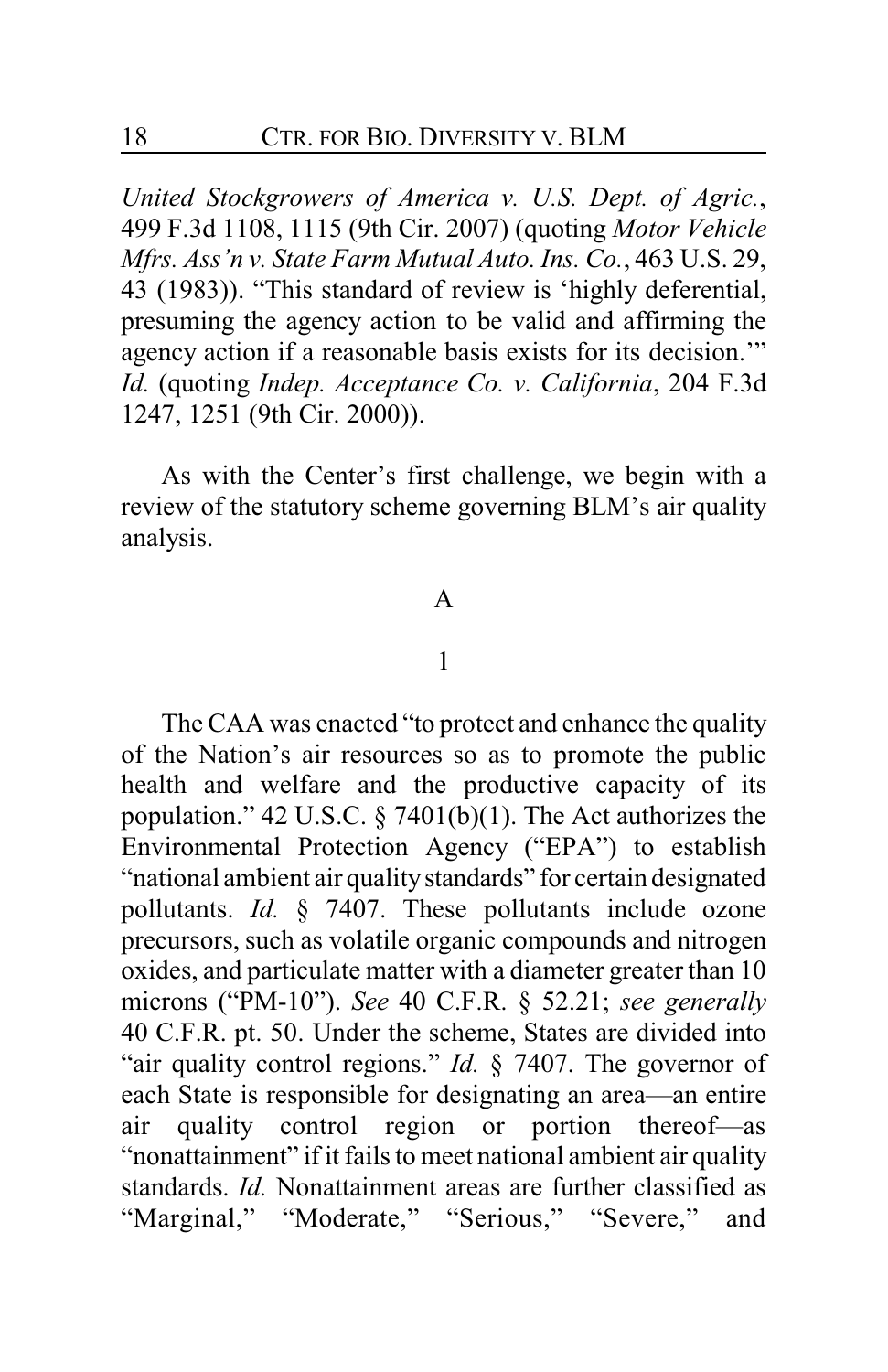"Extreme," based on the severity of pollution present. *Id.* § 7511. The agency must undertake a full "conformity determination . . . for each criteria pollutant or precursor where the total of direct and indirect emissions of the criteria pollutant or precursor in a nonattainment or maintenance area caused by a Federal action would equal or exceed" listed de minimis quantities. 40 C.F.R. § 93.153(b).

In similar fashion, FLPMA requires the Secretary of the Interior, in developing and revising land use plans, to "provide for compliance with applicable pollution control laws, including State and Federal air, water, noise, or other pollution standards or implementation plans." 43 U.S.C.  $§ 1712(c)(8).$ 

Finally, before undertaking a proposed action, NEPA requires federal agencies to take a "hard look" to determine the potential impact an agency action may have on the environment; such a review requires a "full and fair discussion of significant environmental impacts." *Western Watersheds Project v. Abbey*, 719 F.3d 1035, 1047 (9th Cir. 2013) (quoting 40 C.F.R. § 1502.1).

2

The Imperial County Air Pollution Control District, which contains the Dunes, is classified as a "moderate" nonattainment area for ozone and a "serious" nonattainment area for PM-10, largely as a result of high winds and particulate matter drifting across the border from nearby Mexicali, Mexico. Under such classifications, BLM would be required to undertake a full conformity determination pursuant to EPA regulation if execution of BLM's 2013 RAMP would result in an increase of 100 tons per year for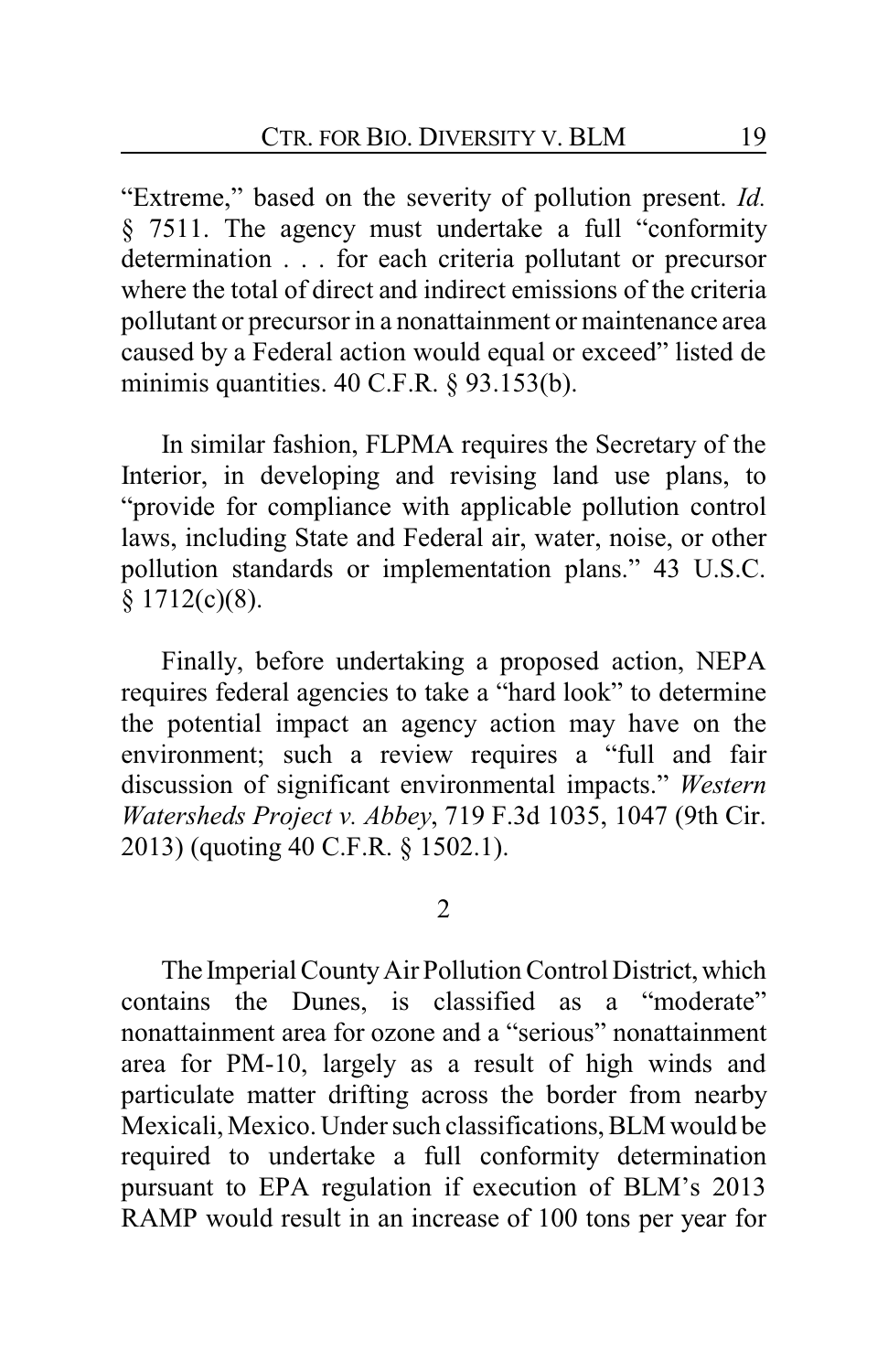ozone emissions or 70 tons per year for PM-10. *See* 40 C.F.R. § 93.153(b). BLM initially concluded in its Draft Environmental Impact Statement that implementation of its preferred plan would increase volatile organic compound emissions by 352 tons per year (generated primarily by vehicle exhaust) and PM-10 emissions by 36,768 tons per year (generated primarily by dust kicked up from vehicles)—both well over the de minimis thresholds that require conformity analyses under 40 C.F.R. § 93.153(b).

Following the issuance of its draft statement for public comment, BLM revised its analysis by changing certain underlying assumptions supporting the initial conclusion that the planned expansion would result in emissions exceeding de minimis quantities. Specifically, BLM changed its assumptions regarding the expected increase in the number of vehicles to the Dunes, the manner in which they would be used, and the amount of dust theymight generate. As a result, the Final Environmental Impact Statement concluded that pollution resulting from BLM's planned openings would not increase ozone emissions and would actually*decrease*PM-10 emissions.

#### B

The Center first argues that the assumptions supporting BLM's ultimate conclusion that implementation of the 2013 RAMP would not increase ozone emissions were arbitrary and capricious. Specifically, the Center takes issue with BLM's assumptions regarding the number of individuals who will visit the Dunes and how an average visitor will spend his time recreating.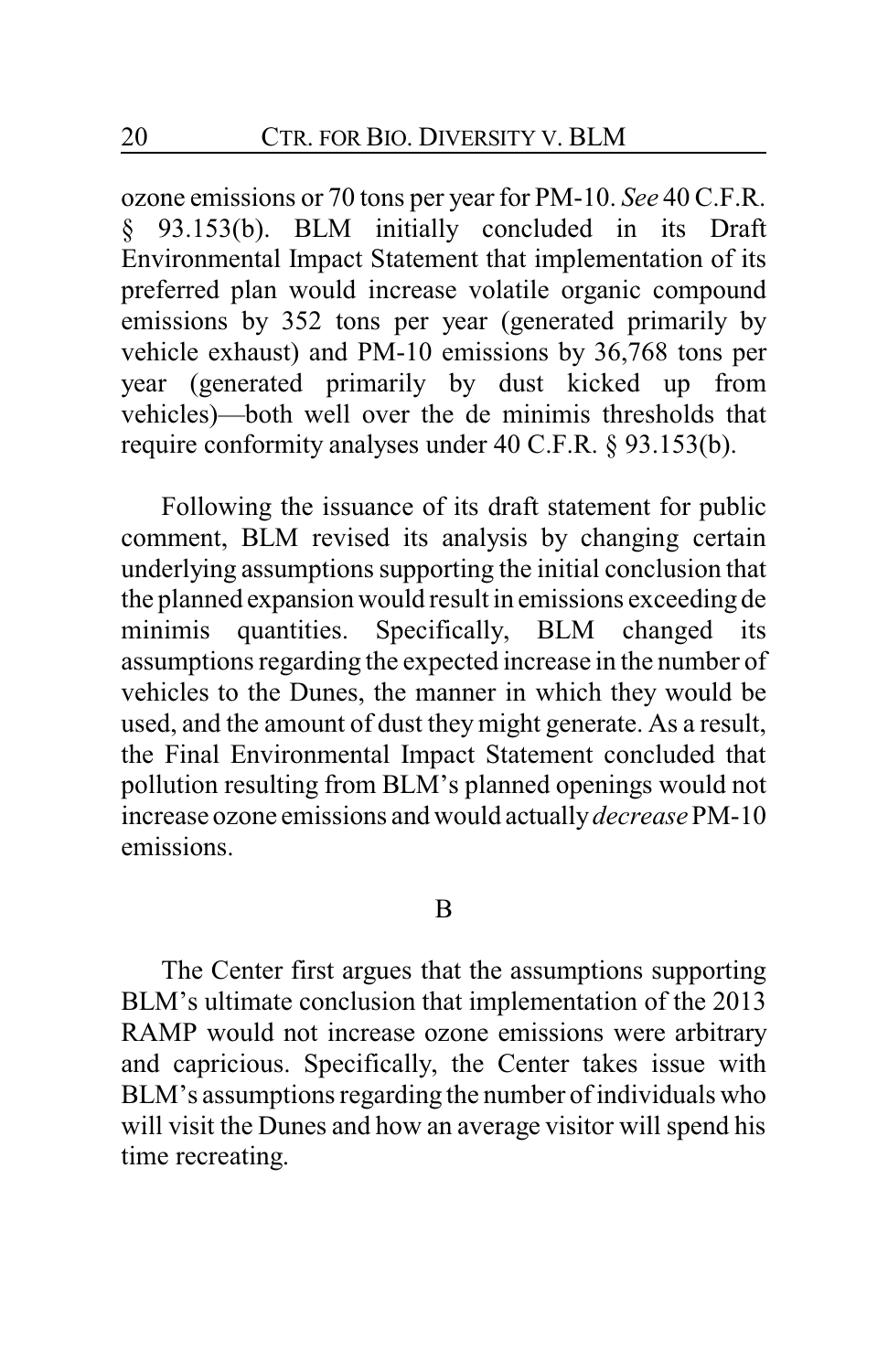#### 1

In its Final Environmental Impact Statement, BLM assumed, for purposes of its emissions analysis, that its plan to open additional areas of the Dunes to off-road vehicle use would not lead to an overall increase in the number of visitors: "[V]isitor use of the Planning Area will remain the same as current levels for all alternatives, and there would be no incremental change in GHG [greenhouse gas] emissions from the baseline." The Center argues that such an assumption cannot possibly be correct—that opening additional areas to off-road vehicle use will necessarilyattract an increased number of off-road vehicle enthusiasts.

Yet in litigation surrounding BLM's 2003 RAMP, the Center challenged BLM's contention that the closing of certain areas would result in a decline in visitors. The district court agreed with the Center, concluding that "there is no data in the record linking the interim closures to any reduced OHV [off-highway vehicle] visitation levels at the Dunes." *Ctr. for Biological Diversity*, 422 F. Supp. 2d at 1149. BLM argues that no data has surfaced since the previous litigation demonstrating that opening or closing such areas would change the number of visitors to the Dunes.

Facts and data in the record tend to support the assertion that opening further acreage to off-road vehicle use would not lead to an increased number of visitors. Much of the area scheduled to be opened is quite remote—far from camping and staging areas and lacking in amenities such as restrooms. And fluctuations in the number of visitors appear to be tied more closely to historical trends and economic conditions than to acreage. For example, after previous closures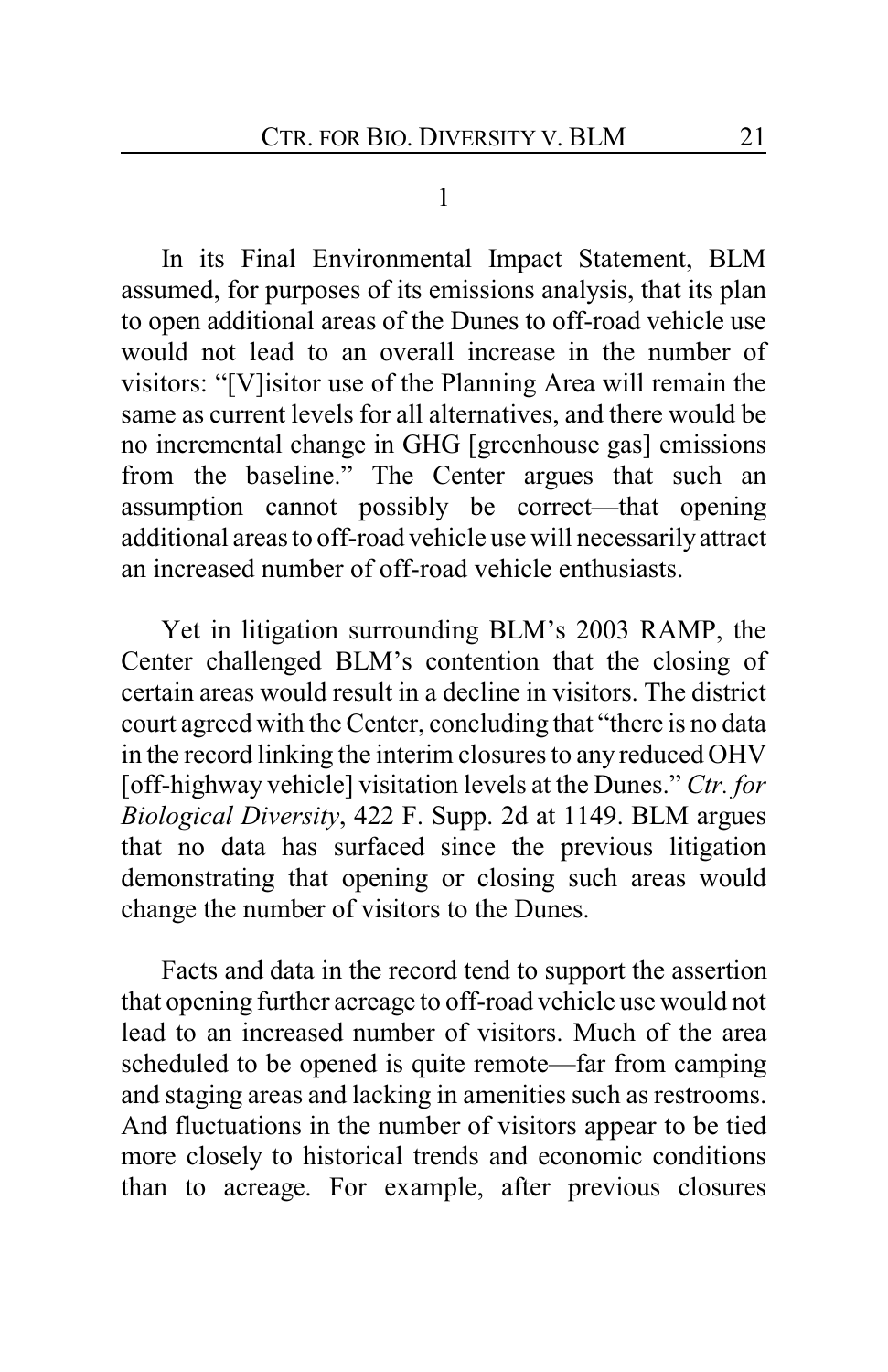visitation to the planning area increased initially, before decreasing during a subsequent economic downturn.

BLM's analysis, of course, is not immune from criticism. Of particular note is the inconsistency between BLM's emissions analysis and its economic analysis, the latter of which assumed that opening additional acreage would in fact result in an increased number of visitors. Nevertheless, the existence of such an inconsistency is insufficient proof that the emissions analysis was arbitrary and capricious. Indeed, BLM had the discretion to apply different models and assumptions in different circumstances. *See San Luis & Delta-Mendota Water Auth. v. Jewell*, 747 F.3d 581, 610 (9th Cir. 2014) ("[W]e give the [Fish and Wildlife Service] great deference in its choice of scientific tools . . . ."). And, of course, the assumption supporting the economic analysis may simply be wrong—that it differs from the one contained in the emissions analysis does not compel the conclusion that the emissions analysis was flawed.

We are confident that the Center could demonstrate persuasively numerous ways in which BLM's emissions analysis could be improved. Mere differences in opinion, however, are not sufficient grounds for rejecting the analysis of agency experts. *See Ecology Ctr. v. Castaneda*, 574 F.3d 652, 656 (9th Cir. 2009). Because BLM's assumptions regarding visitation were supported by substantial evidence, they deserve deference. *See Ursack, Inc. v. Sierra Interagency Black Bear Grp.*, 639 F.3d 949, 958 n.4 (9th Cir. 2011).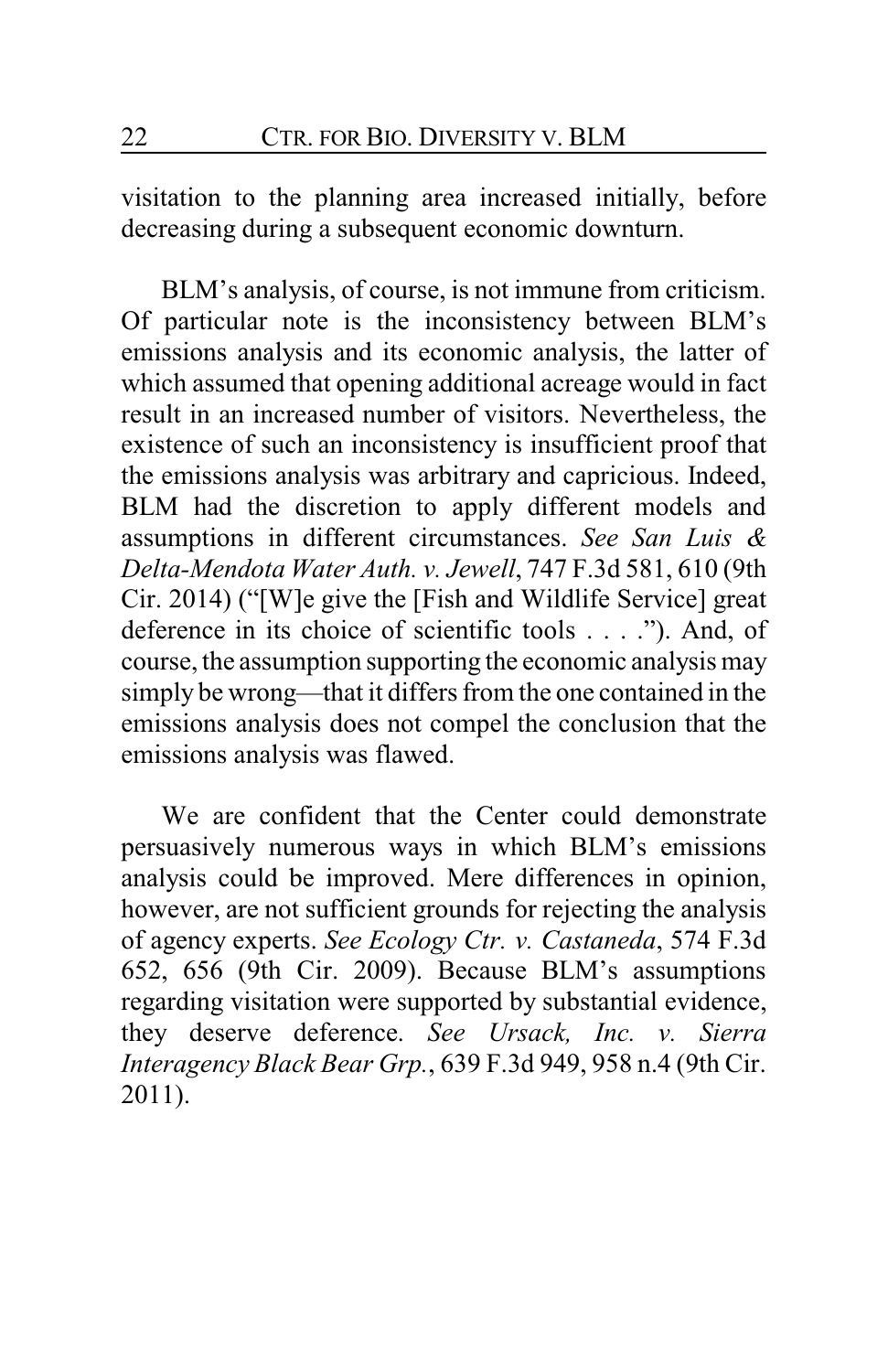#### 2

In addition to criticizing BLM's estimate of the number of expected visitors, the Center attacks BLM's assumptions contained in its Final Environmental Impact Statement relating to how visitors spend their time at the Dunes. Specifically, the Center argues that BLM underestimated the number of hours per day an average rider uses his off-road vehicle, the distance he rides, and the speed at which he travels (the numbers for these variables were significantly higher in BLM's Draft Environmental Impact Statement). As with BLM's prediction of the number of visitors, such assumptions are entitled to deference so long as they are supported by "substantial evidence." *See San Luis & Delta-Mendota Water Auth.*, 747 F.3d at 608.

For purposes of our analysis, however, BLM's revised assumptions regarding vehicle use are irrelevant. A conformity analysis must be prepared only if the emissions *caused by* the federal action—here, BLM's "preferred alternative" in the 2013 RAMP—exceed listed de minimis levels. *See* 40 C.F.R. 93.153(b). BLM applied the same assumptions relating to vehicle use to its preferred alternative as to the baseline conditions against which BLM compared its plan. The Center does not argue that opening more acreage to off-road vehicles would affect the manner in which the average visitor would use his off-road vehicle; it contends instead that BLM's assumptions regarding vehicle use, which apply equally to all proposed alternatives, are wrong. However, as the district court observed, if BLM's assumption that the number of visitors would not increase is correct, the number of hours per day an average rider uses his off-road vehicle, the distance he rides, and the speed at which he travels have absolutelyno effect on the calculation of whether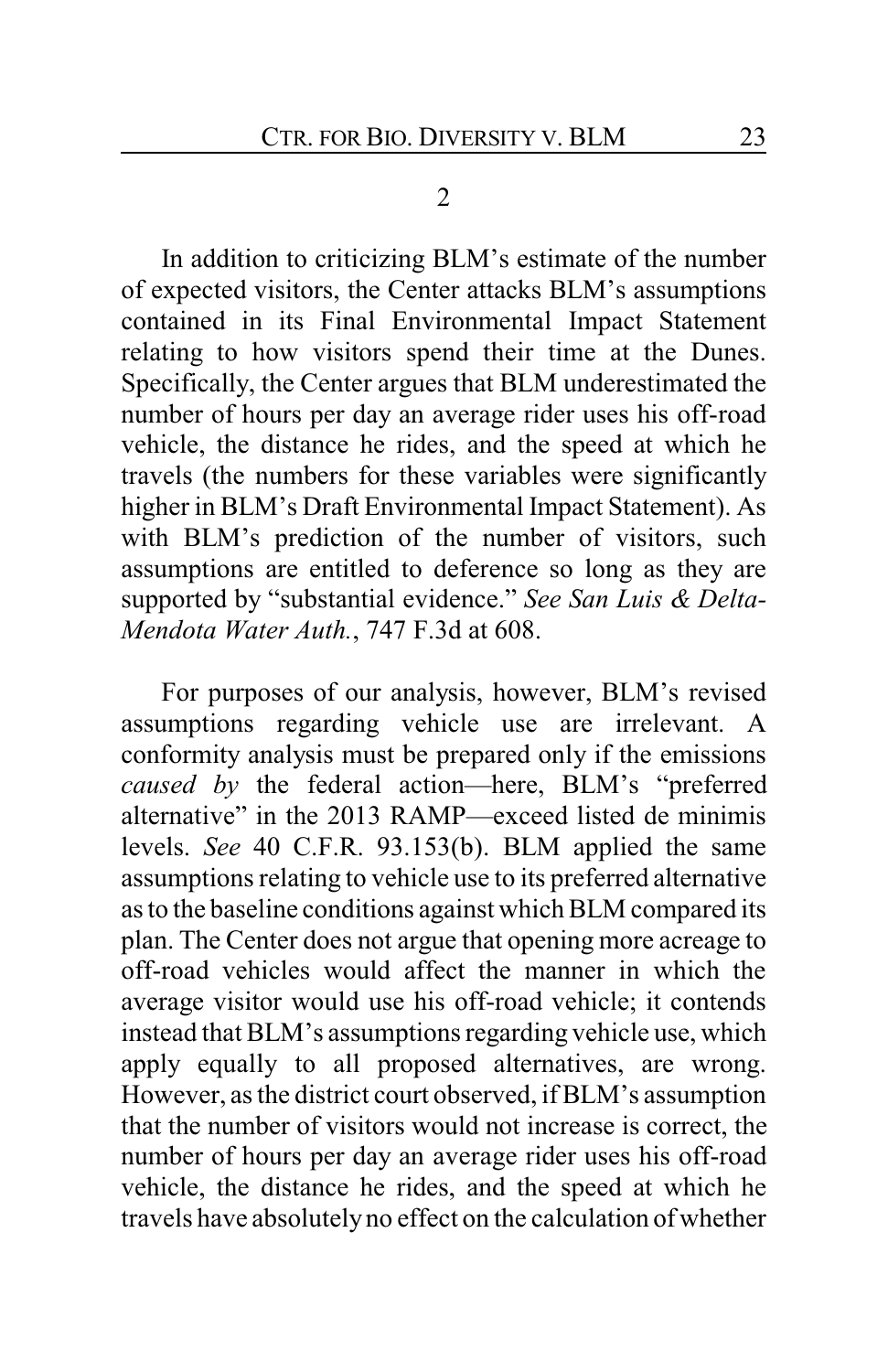opening additional acreage to off-road vehicles will increase emissions. The same logic undercuts the Center's argument that BLM failed to account for other sources of emissions, such as campfires and generators. Absent an increase in visitation, overall pollution will not change.

## $\mathcal{C}$

The Center additionally challenges the "fugitive particulate emissions" (PM-10) portion of BLM's air-quality analysis—specifically BLM's procedure for evaluating the characteristics of the soil found throughout the Dunes. Unlike the assumptions regarding vehicle usage, a change in soil evaluation methods is relevant even if the number of visitors remains constant because soil characteristics vary throughout the Dunes. PM-10 emissions thus depend on which portions of the Dunes are open for off-road vehicle use.

1

Vehicles kick up dust. As a general rule, greater silt content in soil results in greater PM-10 emissions from vehicle traffic. Conversely, when soil contains a greater concentration of sand, PM-10 emissions are reduced. In its original analysis, contained in the Draft Environmental Impact Statement, BLM relied upon "standard assumptions" regarding silt content to determine the amount of airborne PM-10 off-road vehicles operating in the Dunes might produce. After publishing the draft statement, BLM revisited its analysis and "determined the standard assumptions that were used greatly overestimated emissions." BLM was instead persuaded that actual soil samples would provide a better foundation for the analysis and so officials proceeded to test soil throughout the Dunes: "Sites were visited and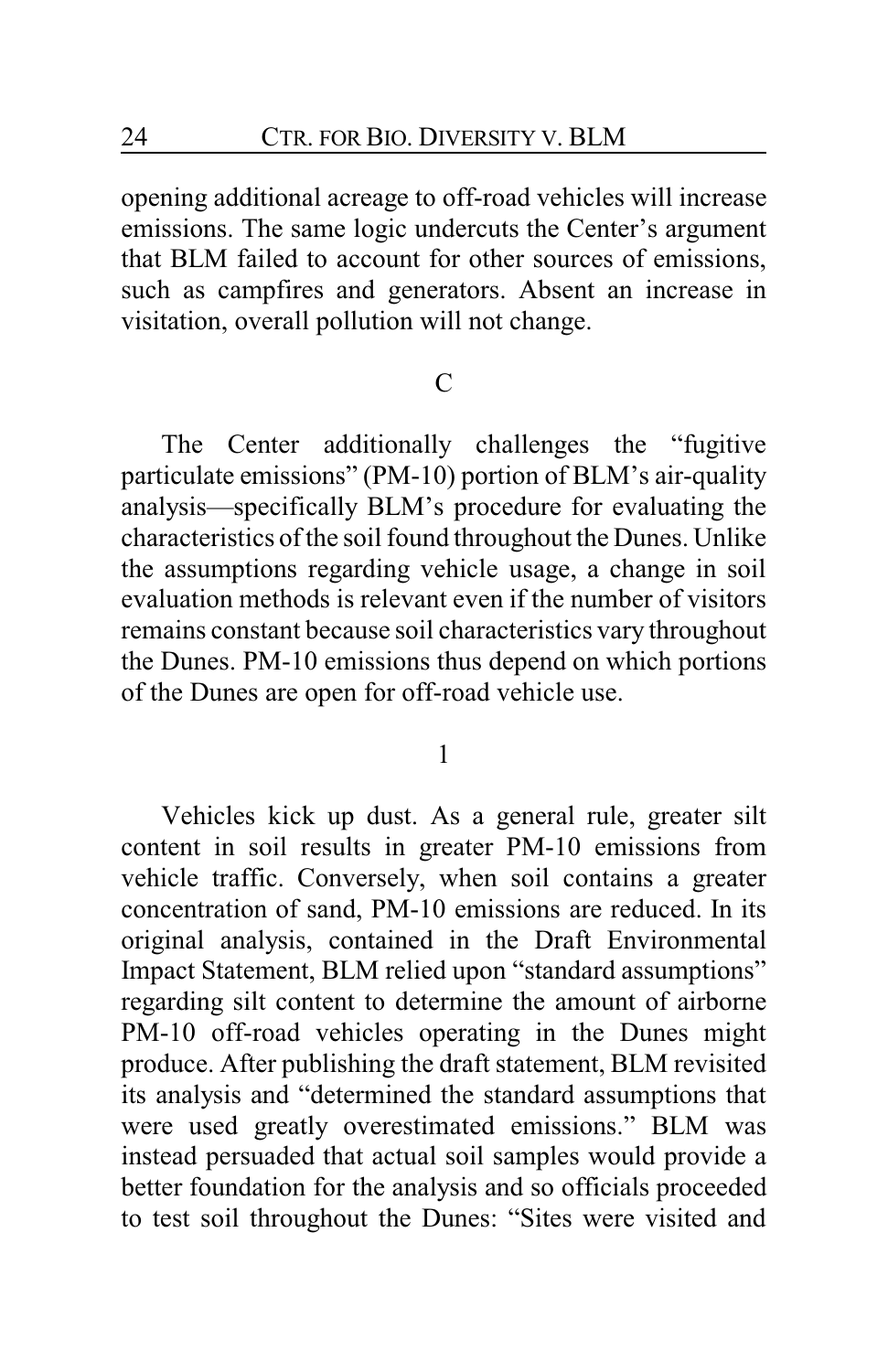approximately 800 gram samples were collected. These samples were returned to the office where they were sieved and weighed to determine the various fractions of silt and sand in the sample." The testing demonstrated that soils on the Dunes were predominantly sand, with over 75 percent of each sample not passing through a mesh screen. Silt content proved to be low, constituting less than 0.5 percent. Such findings, when incorporated into the analysis, yielded a PM-10 figure below the de minimis threshold. Indeed, because BLM's proposed openings would shift off-road vehicle use to areas of the Dunes with lower silt content, and would incorporate proposed mitigation measures, the new analysis predicted a *decrease* in PM-10 emissions from the baseline.

2

Under the CAA, States (and by delegation, local governments) may develop individualized regulatory programs called "state implementation plans" that specify emissions limitations, in addition to other measures designed to satisfy national ambient air quality standards for each pollutant. 42 U.S.C. § 7410. Federal agencies may not "engage in, support in anyway or provide financial assistance for, license or permit, or approve, any activity which does not conform to an implementation plan." *Id.*  $\S$  7506(c)(1).

The Center argues that the soil sample method employed by BLM was impermissible because it failed to conform to Imperial County's Implementation Plan. Rule 800 of the Implementation Plan, entitled "General Requirements for Control of Fine Particulate Matter (PM-10)," prescribes a method for analyzing soil characteristics. Rule 800, section G.1.e specifically governs the determination of silt content for "Unpaved Roads and Unpaved Vehicle/Equipment Traffic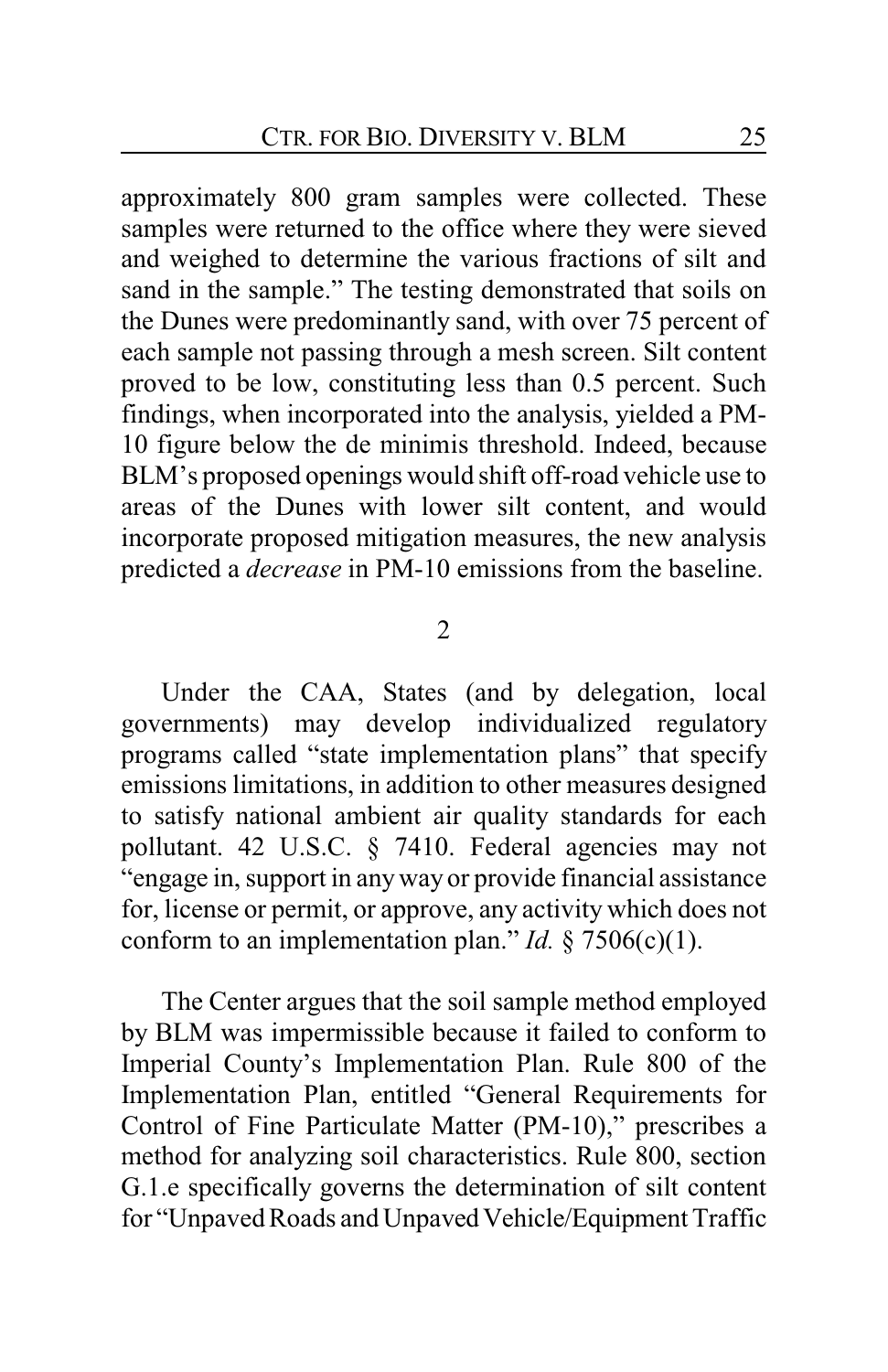Areas." The Center avers that because BLM ignored such rule, the results of its analysis are void. BLM counters that the Center's proposed method is used solely to determine whether a road is considered a "stabilized unpaved road" and was therefore inapplicable for BLM's purposes, viz. to estimate PM-10 emissions from off-road vehicle usage.

Rule 800, section G.1.e directs agencies to employ methods contained in appendix B, section C of the Rule to determine the silt content for "Unpaved Roads and Unpaved Vehicle/Equipment Traffic Areas." The appendix explains that the purpose of such methods is "to determine whether an area has a Stabilized Surface." Rule 800, app. B, § A. Indeed, the procedure culminates in a finding as to whether a surface is "stable": "If the average silt loading is less than  $0.33$  oz/ft<sup>2</sup>, the surface is STABLE." *Id.* app. B, § C.10 ("Step 9: Examine Results."). As BLM argues, the aim of testing under appendix B, section C, is to determine whether a surface is in fact a "Stabilized Unpaved Road," which Rule 800 defines as "[a]ny Unpaved Road or unpaved vehicle/equipment traffic area surface which meets the definition of Stabilized Surface as determined by the test method." *Id.* § C.38. Rule 800 makes use of the "stabilized unpaved road" standard in section F.5.c, where it requires those overseeing lands on which off-road vehicles are used to employ methods such as watering, paving, or speed restrictions to ensure that a surface does not cease being a "stabilized unpaved road"—that is, to ensure that excessive dust is not generated.

Simply put, a "stabilized unpaved road" under Rule 800 is a *standard*—a surface over which vehicles travel without kicking up excessive amounts of dust; one determines whether the standard is met by using the test prescribed by appendix B, section C. Contrary to the Center's assertion, the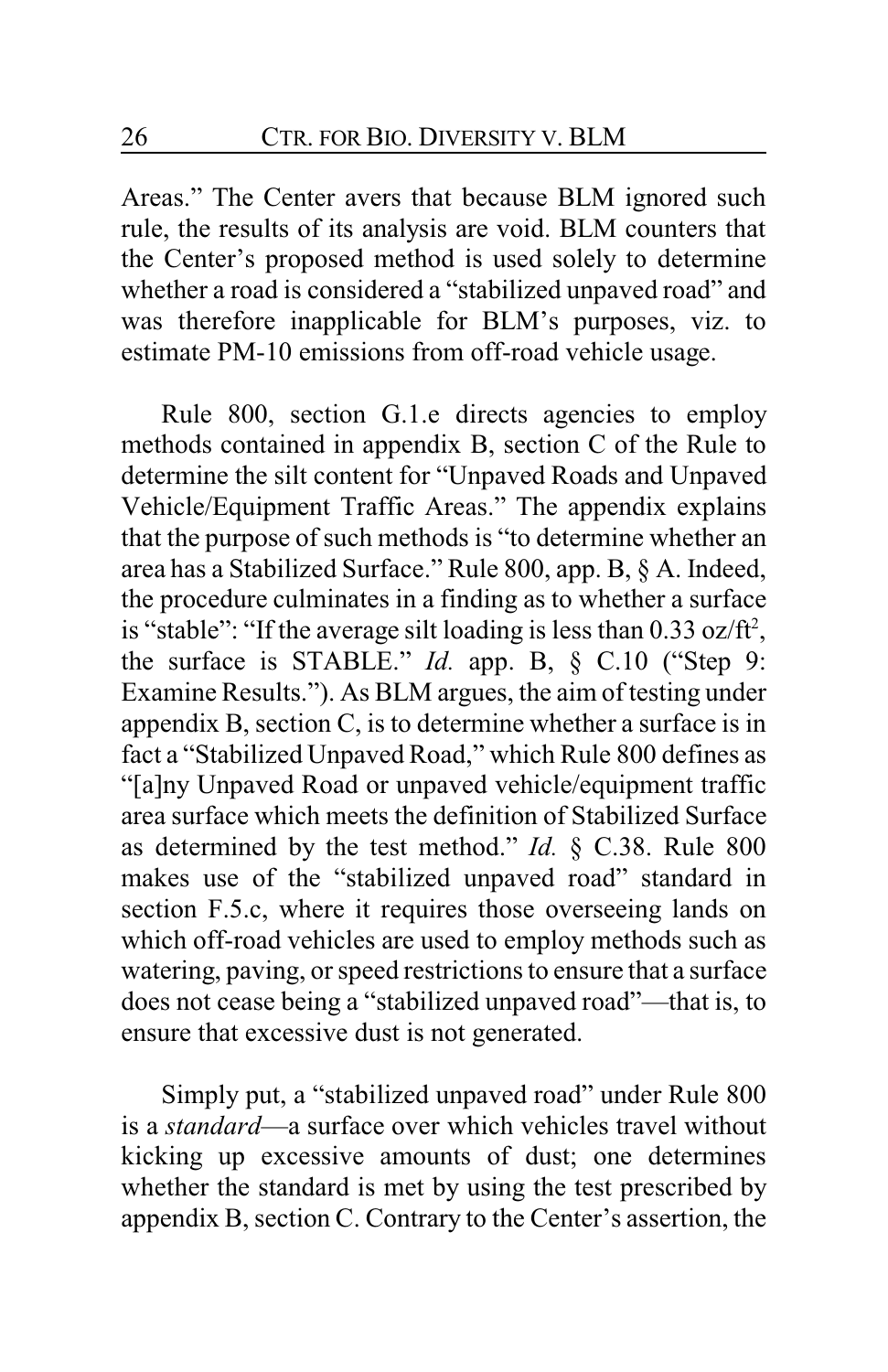test prescribed by appendix B is not a procedure for gauging PM-10 emissions generally. BLM's use of an alternative method for estimating PM-10 emissions was therefore permissible.

#### D

Finally, the Center argues that BLM impermissibly disregarded concerns raised by EPA and the Imperial County Air Pollution Control District regarding potential impacts on the environment. We reject this argument for three reasons.

First, ultimate responsibility for ensuring compliance with applicable laws lies with the agencyundertaking the proposed action—here, BLM. *See* 42 U.S.C. § 7506(c). Second, that another agency might prefer a different approach is insufficient to demonstrate that BLM acted unreasonably. *See Edwardsen v. U.S. Dep't of Interior*, 268 F.3d 781, 786 (9th Cir. 2001). Third, the record indicates that BLM did indeed consider and respond to criticisms and concerns raised by other agencies, as well as those from the general public. BLM's handling of input from other agencies was therefore neither unlawful nor arbitrary and capricious.

#### E

In challenging an agency determination such as this, the Center had a steep hill to climb as "[r]eview under the arbitrary and capricious standard is narrow"—a court will not substitute its judgment for that of the agency. *Ecology Ctr.*, 574 F.3d at 656 (internal quotation marks omitted). Here, the record demonstrates that BLM "considered the relevant factors and articulated a rational connection between the facts found and the choices made." *Arrington v. Daniels*, 516 F.3d